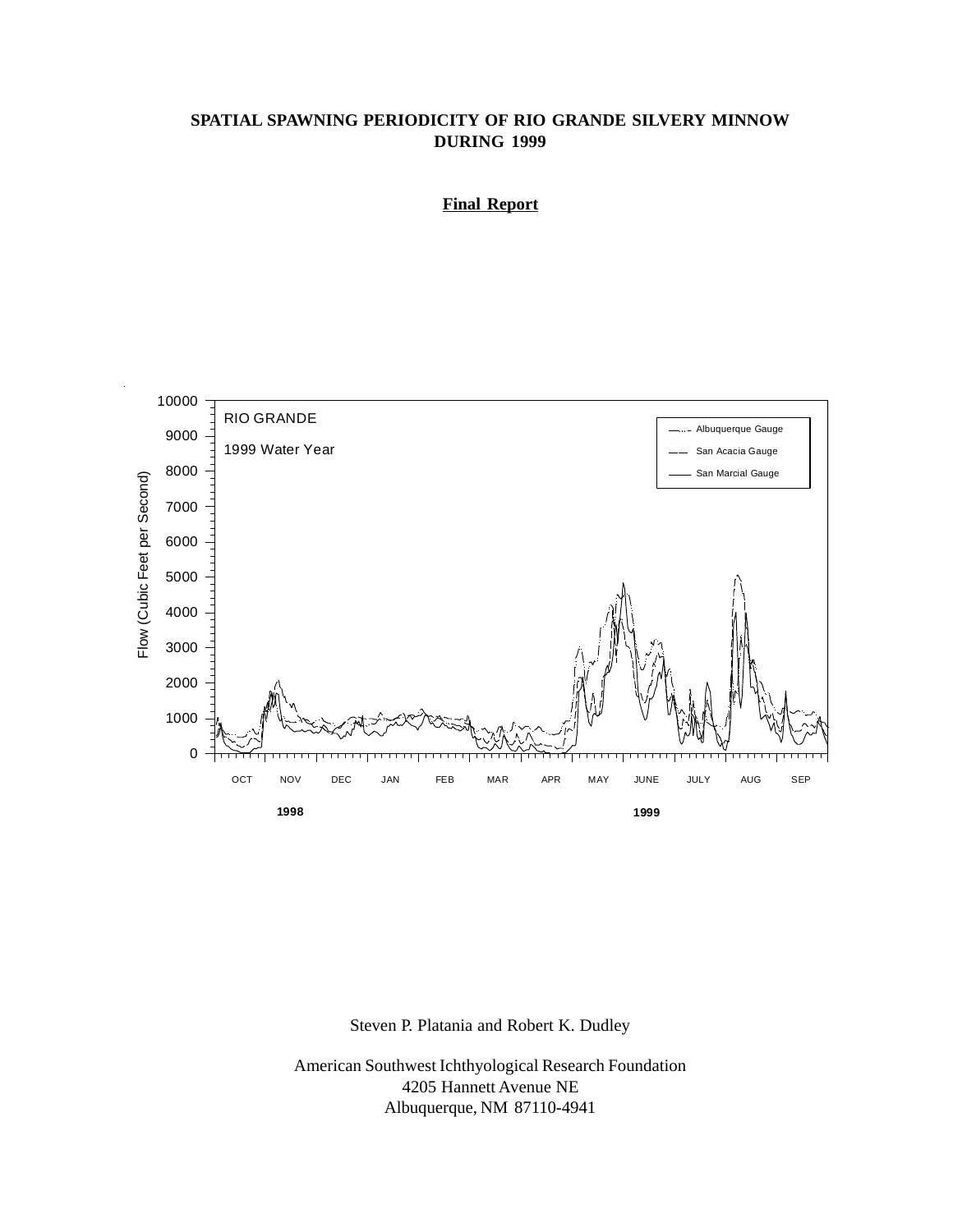# **TABLE OF CONTENTS**

| $\textbf{INTRODUCTION} \textit{} \textit{} \textit{} \textit{} \textit{} \textit{} \textit{} \textit{} \textit{} \textit{} \textit{} \textit{} \textit{} \textit{} \textit{} \textit{} \textit{} \textit{} \textit{} \textit{} \textit{} \textit{} \textit{} \textit{} \textit{} \textit{} \textit{} \textit{} \textit{} \textit{} \textit{} \textit{} \textit{} \textit{} \textit{} \textit$ |  |
|-----------------------------------------------------------------------------------------------------------------------------------------------------------------------------------------------------------------------------------------------------------------------------------------------------------------------------------------------------------------------------------------------|--|
|                                                                                                                                                                                                                                                                                                                                                                                               |  |
|                                                                                                                                                                                                                                                                                                                                                                                               |  |
|                                                                                                                                                                                                                                                                                                                                                                                               |  |
|                                                                                                                                                                                                                                                                                                                                                                                               |  |
|                                                                                                                                                                                                                                                                                                                                                                                               |  |
|                                                                                                                                                                                                                                                                                                                                                                                               |  |
|                                                                                                                                                                                                                                                                                                                                                                                               |  |
|                                                                                                                                                                                                                                                                                                                                                                                               |  |
|                                                                                                                                                                                                                                                                                                                                                                                               |  |
|                                                                                                                                                                                                                                                                                                                                                                                               |  |
|                                                                                                                                                                                                                                                                                                                                                                                               |  |
|                                                                                                                                                                                                                                                                                                                                                                                               |  |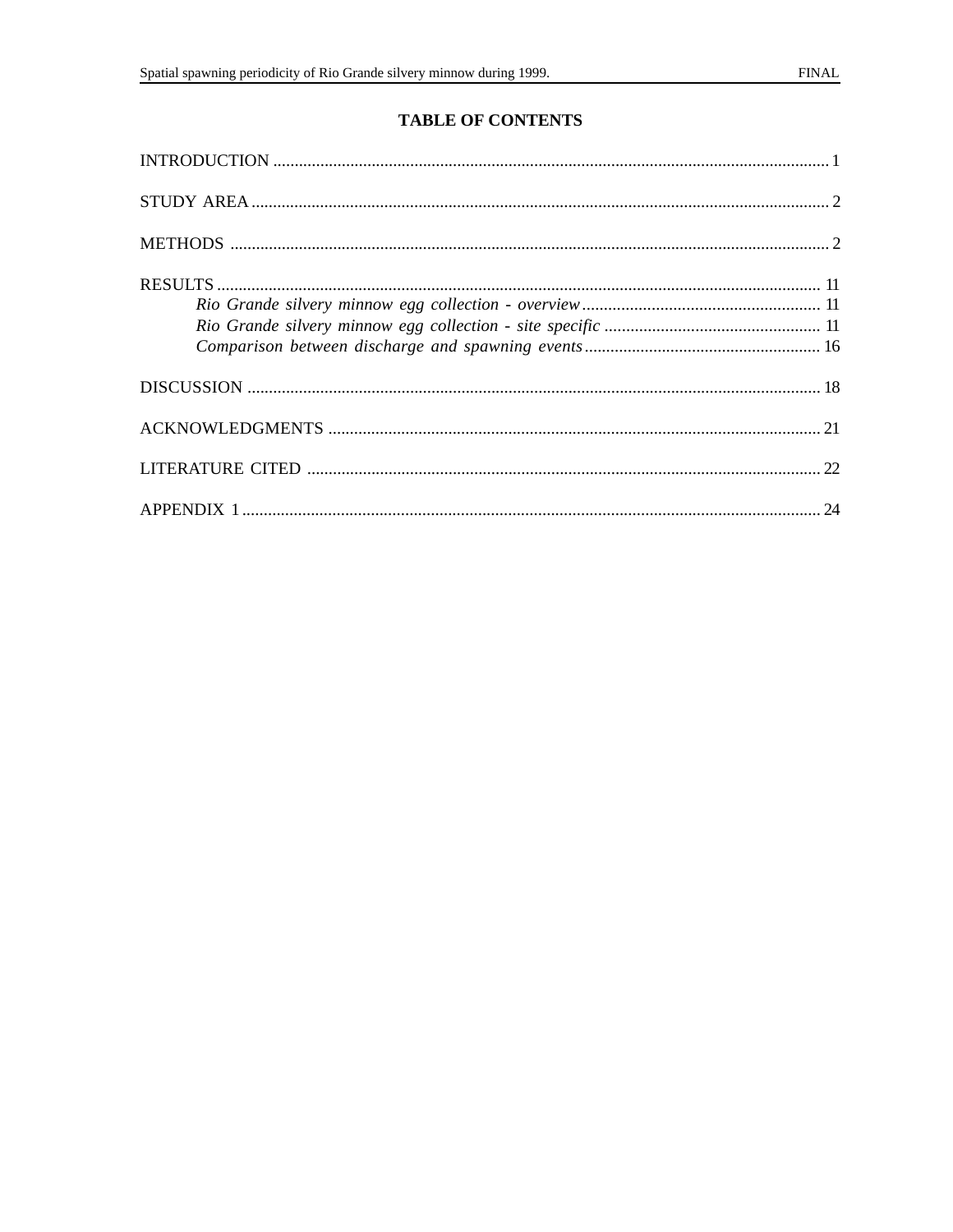# **LIST OF TABLES**

| Table 1. | Collection localities for 1999 Rio Grande silvery minnow spawning periodicity |  |
|----------|-------------------------------------------------------------------------------|--|
|          |                                                                               |  |
| Table 2. | Egg collection duration and CPUE from all sampling sites in the Middle Rio    |  |

# **LIST OF FIGURES**

| Figure 1. |                                                                                                                                                    |  |
|-----------|----------------------------------------------------------------------------------------------------------------------------------------------------|--|
| Figure 2. | Hydrograph of the Rio Grande, NM at Albuquerque before, during, and after the                                                                      |  |
| Figure 3. | Hydrograph of the Rio Grande, NM at Bernardo before, during, and after the                                                                         |  |
| Figure 4. | Hydrograph of the Rio Grande, NM at San Acacia Diversion Dam before,                                                                               |  |
| Figure 5. | Hydrograph of the Rio Grande, NM at San Marcial Railroad Bridge before,                                                                            |  |
| Figure 6. | Rio Grande silvery minnow egg CPUE compared with mean daily discharge<br>for the 1999 study period at Albuquerque, Los Lunas, Bernardo, and San    |  |
| Figure 7. | Rio Grande silvery minnow egg CPUE compared with mean daily discharge<br>for the 1999 study period at Socorro, San Antonio, Bosque del Apache NWR, |  |
| Figure 8. | Mean daily water temperatures of the Rio Grande, NM at five sampling sites                                                                         |  |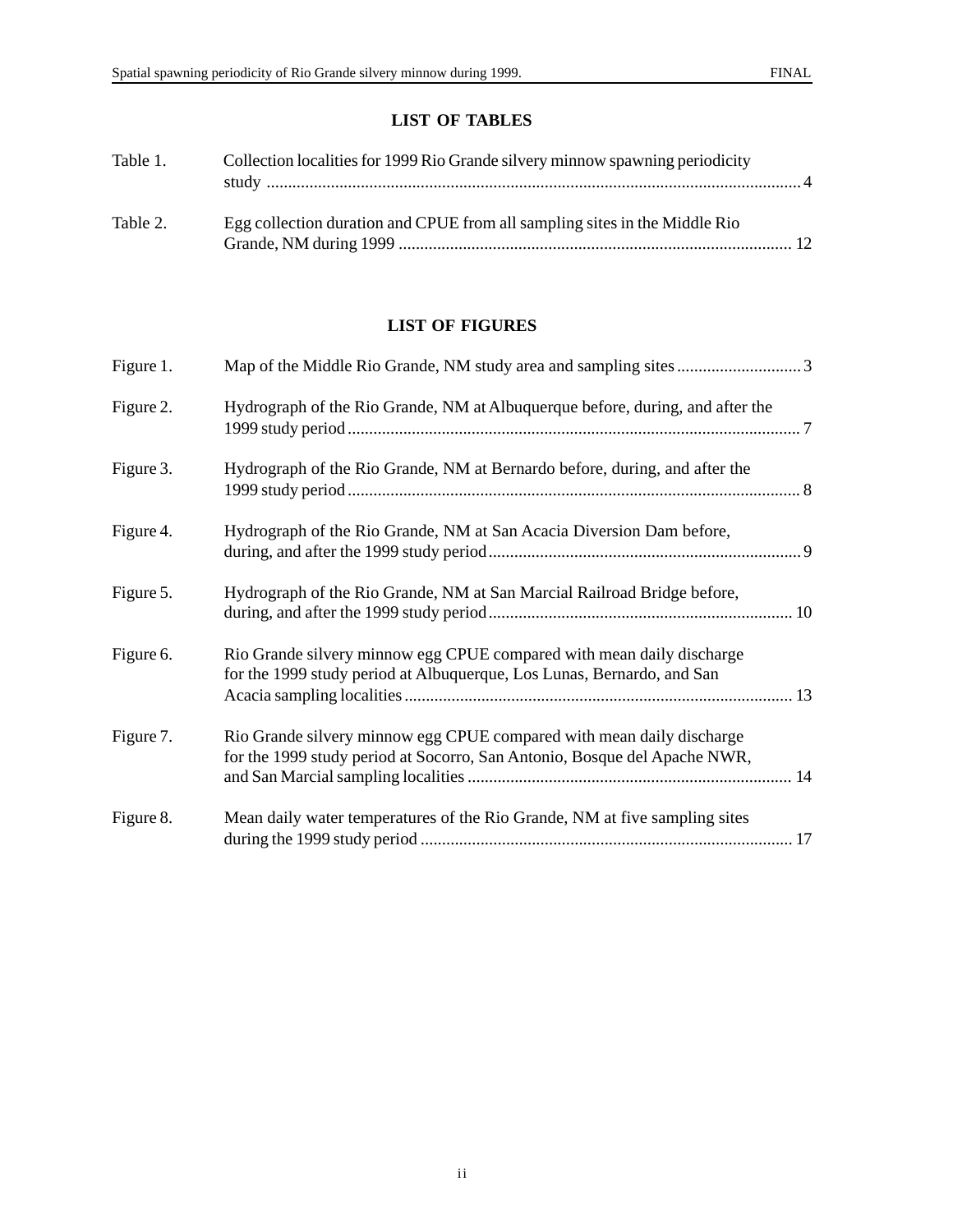#### **EXECUTIVE SUMMARY**

The historical Middle Rio Grande fish fauna was reflective of a Great Plains river. At least five cyprinid species that can be characterized as Great Plains river fishes formerly occurred throughout the Middle Rio Grande. Spawning by members of this reproductive guild is associated with high-flow events such as spring runoff or summer rainstorms. Upon release, eggs are about 1.6 mm in diameter but quickly swell (ca. 3.0 mm) and remain suspended in the water column during development. The last remaining member of this reproductive guild in the Rio Grande, NM is the federally endangered Rio Grande silvery minnow (*Hybognathus amarus*). Population monitoring studies have shown an annual decline in the number and catch rate of Rio Grande silvery minnow since 1996. Currently over 90% of the catch of Rio Grande silvery minnow is in the San Acacia Reach of the Middle Rio Grande.

Sampling for this study began on 29 March 1999 and concluded with collections made on 2 July 1999. Each of the nine collection localities were sampled every weekday during this period (n=96 dates). The 96 days between 29 March 1999 and 2 July 1999 on which collection efforts for Rio Grande silvery minnow eggs occurred resulted in sampling of over 300 acre-feet of water  $(369,933 \text{ m}^3)$ ; 13,062,333 ft<sup>3</sup>) and a cumulative total of 24,786 silvery minnow eggs from the nine stations. There was a general downstream longitudinal increase in the number and catch rate of Rio Grande silvery minnow eggs. The two sites in the Angostura Reach yielded the fewest eggs  $(n=4)$  while the five sites in the San Acacia Reach produced 97% of the total egg catch (n=24,152). Maximum catch rates were recorded between 19-21 May 1999 at four sites and between 11-14 May at three sites. The principal spawn of Rio Grande silvery minnow at the Los Lunas, Bernardo, and San Acacia sites, as determined by egg catch rate, occurred in mid-May in response to the ca. 600 cfs increase in flow (Albuquerque Gauge) between 16 - 17 May 1999. Mean daily water temperature at Albuquerque during this period was 17°C. As spring discharge continued to rise towards its maximum level for the year, Rio Grande silvery minnow continued to spawn at all sites, although at reduced levels, through late May.

Spawning periodicity investigations on species of the semibuoyant egg reproductive guild have consistently demonstrated that the majority of the reproductive effort occurs during a single short duration event. It is not unusual for >99% of all eggs collected in such studies to be taken during a one or two day period. Low levels or "background" spawning may continue for several weeks but the number of eggs produced is insignificant compared to the primary event. This investigation provides support for the hypothesis that the current distribution of Rio Grande silvery minnow is largely the result of downstream displacement of propagules.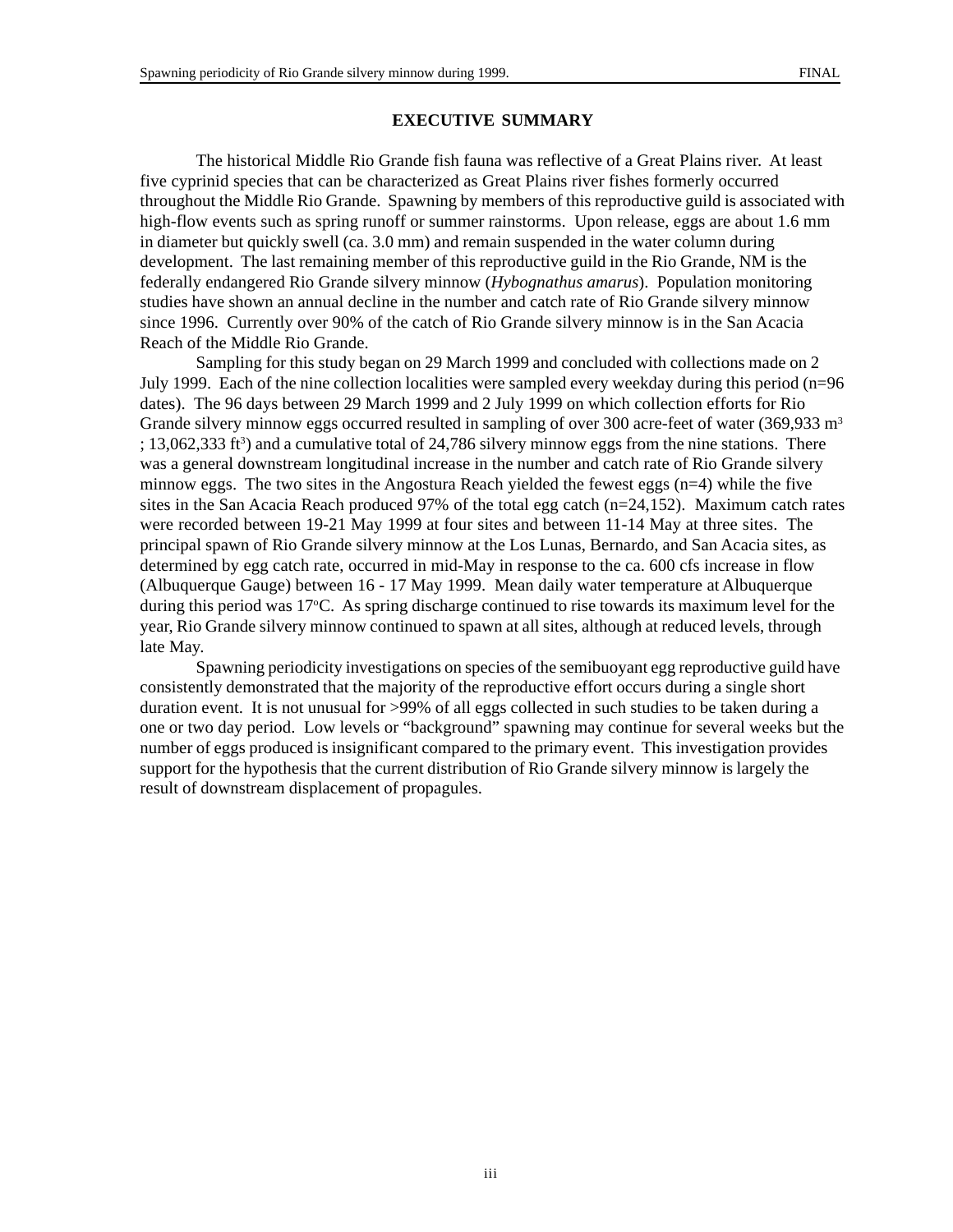# **THIS PAGE INTENTIONALLY LEFT BLANK**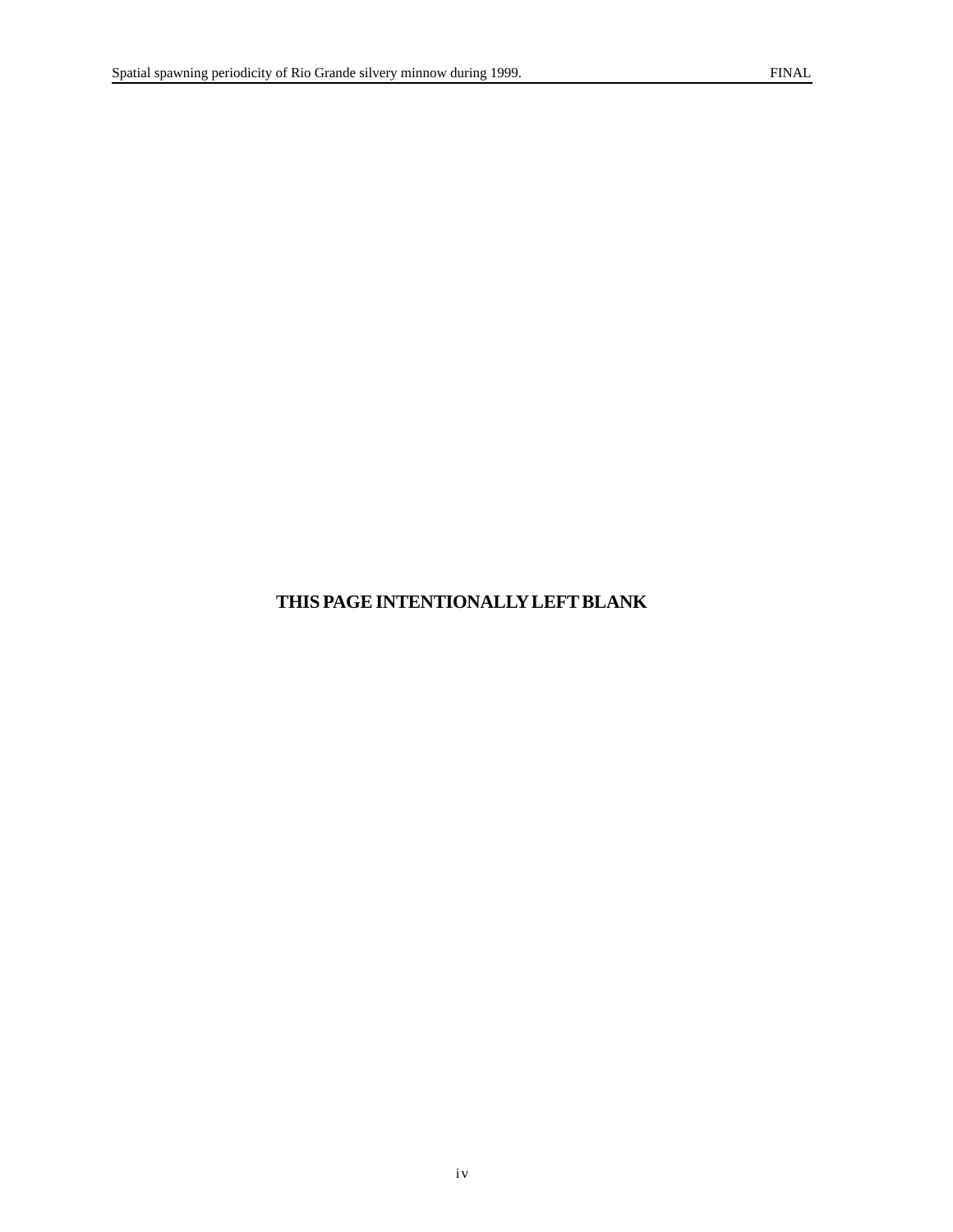#### **INTRODUCTION**

The reach of the Rio Grande between Cochiti Dam and Elephant Butte Reservoir, known as the Middle Rio Grande, has been greatly modified over the past 50 years (Lagasse, 1985). Historically, this section of the river gradually meandered through a wide floodplain in a vegetated valley. Extensive braiding of the river as it flowed over the shifting sand substrate was common and flow was generally perennial except during times of severe or extended drought (Scurlock, 1998). The Middle Rio Grande was relatively shallow throughout most of the year because of regionally low precipitation levels (Gold and Dennis, 1985) but was subjected to periods of high flow. Flow was generally greatest during the annual spring snow melt runoff (April-June), however intense localized summer rainstorms (monsoonal events) often caused severe flooding and were important in maintaining perennial flow. Historically, the Middle Rio Grande possessed all of the characteristics distinctive of a Great Plains aquatic ecosystem.

The historical Middle Rio Grande fish fauna was also reflective of a Great Plains river. At least five cyprinid species that can be characterized as Great Plains river fishes formerly occurred in the Middle Rio Grande (Platania and Altenbach, 1998). Of the aforementioned species, speckled chub, *Macrhybopsis aestivalis*, Rio Grande shiner, *Notropis jemezanus*, and Rio Grande bluntnose shiner, *Notropis simus simus,* have been extirpated from the Middle Rio Grande. A fourth species, phantom shiner , *Notropis orca*, is extinct (Bestgen and Platania, 1990). Rio Grande silvery minnow, *Hybognathus amarus*, is the only extant member of the Great Plains River cyprinid fish fauna fish (Bestgen and Platania, 1991; Platania, 1991).

This group of cyprinids shared several life-history characteristics. All were small (generally < 100 mm TL), short-lived (2-5 years), fishes that occupied mainstem habitats. Four of the species are characterized as omnivorous while Rio Grande silvery minnow is herbivorous and feeds on epipsammonic algae. In addition to these shared traits, all five species were members of a reproductive guild of fishes characterized by pelagic spawning and production of semibuoyant eggs.

Spawning by members of this reproductive guild is associated with high-flow events such as spring runoff or summer rainstorms. Upon release, eggs are about 1.6 mm in diameter but quickly swell (ca. 3.0 mm) and remain suspended in the water column during development. Egg hatching time is temperature dependent but usually occurs in 24-48 hours. Recently hatched larval fish remain a component of the drift until development of the gas bladder. This physiological development corresponds with a shift in swimming behavior as larvae actively seek low-velocity habitats.

The 3-5 days necessary for propagules to attain the developmental stage that allows them to control their horizontal movements allows time for considerable downstream dispersal of eggs and larvae in the Middle Rio Grande. As has been well documented for other aquatic organisms, it is necessary for at least some portion of the drifting propagules to settle out into appropriate lowvelocity habitats or move upstream to maintain viable populations (Speirs and Gurney, 2001). Historically, there were no permanent barriers to upstream dispersal of fishes in the Middle Rio Grande. There are currently three instream diversion structures between Cochiti Dam and Elephant Butte Reservoir that are barriers to upstream movement of fishes and fragment the once continuous range of the only remaining member of this reproductive guild.

Population monitoring studies of Rio Grande silvery minnow have shown an annual decline in the number and catch rate of this species since 1996 (Dudley and Platania, 1999, 2000, 2001). Currently over 90% of the catch of Rio Grande silvery is in the San Acacia Reach of the Middle Rio Grande (Dudley and Platania, 2001). Multi-agency efforts in areas of habitat improvement, research, and propagation are underway in an attempt to increase population size and distribution with the ultimate goal being recovery of this species.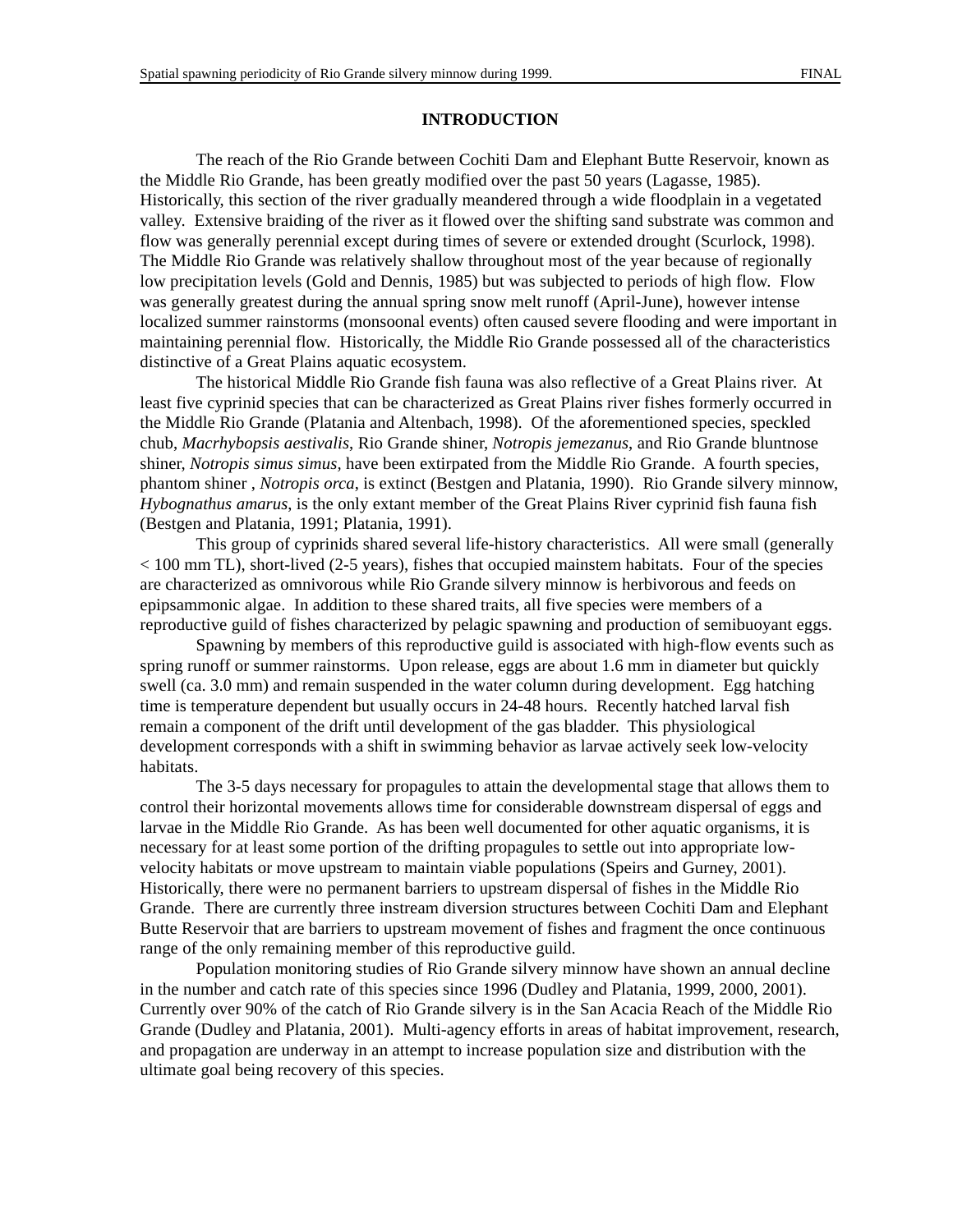This study was designed to acquire spatial information on the timing, duration, and magnitude of spawning by Rio Grande silvery minnow. These data are a will provide a more complete understanding of the biology and ecology of Rio Grande silvery minnow and are an important component of efforts to recover populations of this endangered fish (U.S. Department of the Interior, 1994; U.S. Fish and Wildlife Service, 1999).

#### **STUDY AREA**

Collection sites were selected so as to maximize the potential number of eggs collected per river reach. Nine sample locations were selected in the 218 km (135 mile) reach of the Rio Grande between Bernalillo and San Marcial Railroad Bridge Crossing (Figure 1; Table 1). Two sites were chosen in both the Angostura and Isleta Reaches while the remaining five sites were located in the San Acacia Reach. An attempt was made to locate sites near the upper and lower portions of each reach

The Angostura Reach is about 65 km (40 miles) long extending from Angostura Diversion Dam to Isleta Diversion Dam. The uppermost sampling location in this reach, at Bernalillo, was 9.5 km (5.9 miles) downstream of Angostura Diversion Dam. This locality was selected to ascertain the level of reproduction in Rio Grande silvery minnow in the Cochiti Reach and the upper portion of the Angostura Reach. The lowermost site in the Angostura Reach was 33.3 miles (53.7 km) downstream of Angostura Diversion Dam and 8.2 km (5.1 miles) upstream of Isleta. This site was deemed necessary to determine the reproductive effort of Rio Grande silvery minnow in the Albuquerque Reach.

As in the Angostura Reach, only two sampling locations were selected in the 85.7 km (53.1 mile) long Isleta Reach. A lack of access on Isleta Pueblo precluded sampling at the uppermost location (Isleta Diversion Dam) of this reach. Instead, the most upstream Isleta Reach site was 12.7 km (7.9 miles) downstream of the dam in the city of Los Lunas. The downstream-most collecting locality in this reach was 49.7 km (30.8 miles) south of Los Lunas at Bernardo which is 23.2 km (14.4 miles) upstream of San Acacia Diversion Dam.

The San Acacia Reach of the Middle Rio Grande is the longest of the three reaches extending about 96.7 km (60 miles) from the apron of San Acacia Diversion Dam (SADD) to the head of Elephant Butte Reservoir. The five sample locations in this reach were distributed along 74.4 km (46.1 miles) of the Rio Grande between San Acacia Diversion Dam and San Marcial Railroad Bridge Crossing. The presence of over 90% of the remaining population of Rio Grande silvery minnow in this reach of river necessitated a more extensive series of collection localities than in the two upstream river reaches.

The most upstream sampling location in the San Acacia Reach was about 2.4 km (1.5 miles) downstream of the San Acacia Diversion Dam. The Socorro Site, the next site downstream, was 24.5 km (15.2 miles) south of San Acacia and was selected to acquire information on the reproductive effort of Rio Grande silvery minnow in the upper portion of the San Acacia Reach. Conversely, the San Antonio Site (44.5 km [27.6 miles] from SADD) encompassed the upper half of the San Acacia Reach. The reach between San Antonio and Bosque del Apache was the shortest of this study (8.0 miles) but was necessary because it represented a river reach that dried frequently over the last five years. Finally, the downstream-most site (San Marcial) was selected to discern differences in reproductive effort in the upper and lower portions of the San Acacia Reach.

#### **METHODS**

Sampling for this study began on 29 March 1999 and concluded with collections made on 2 July 1999. Each of the nine collection localities were sampled every weekday during this period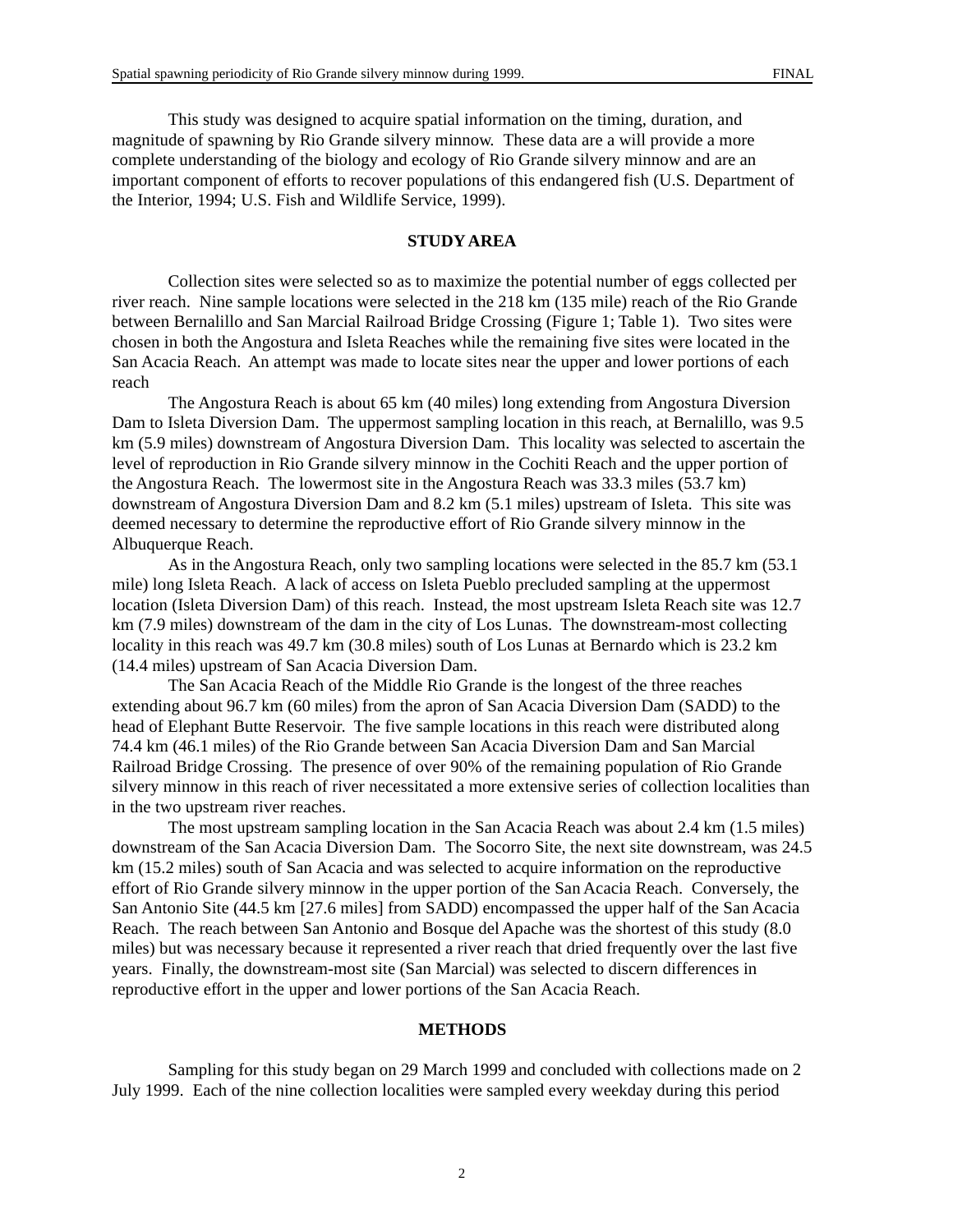

Figure 1. Map of the Middle Rio Grande, NM study area and sampling sites.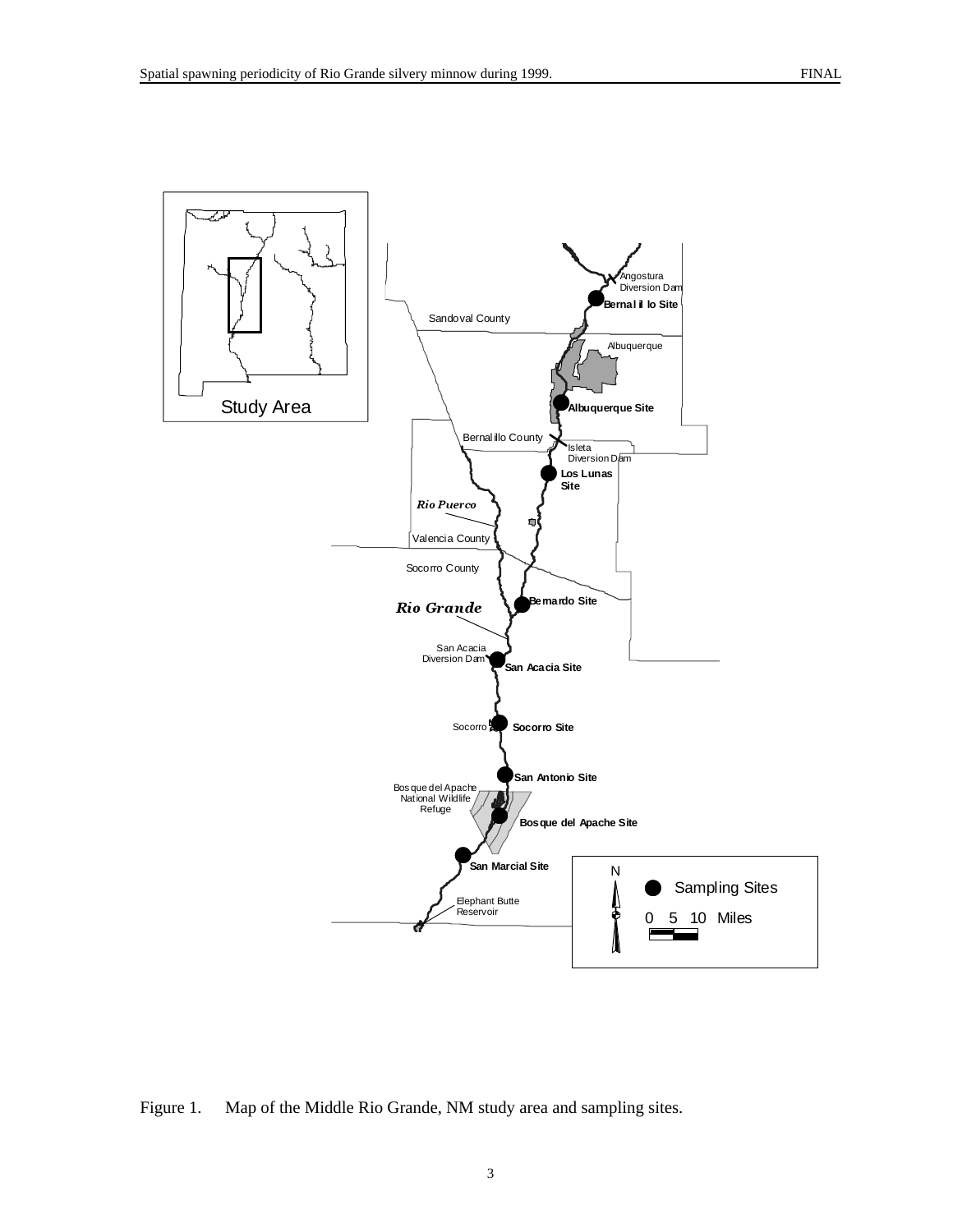Table 1. Collection localities for 1999 Rio Grande silvery minnow spawning periodicity study.

Site # Site Locality

### **ANGOSTURA REACH SITES**

1 **Bernalillo Site** New Mexico, Sandoval County, Rio Grande, at NM State Highway 44 bridge crossing, Bernalillo. River Mile 203.8 BERNALILLO QUADRANGLE UTM Easting: 358543 UTM Northing: 3909722 Zone: 13

### 2 **Albuquerque Site**

New Mexico, Bernalillo County, Rio Grande, about 1.9 miles downstream from Rio Bravo Boulevard bridge crossing (NM State Highway 500), Albuquerque. River Mile 176.4 ALBUQUERQUE WEST QUADRANGLE UTM Easting: 347077 UTM Northing: 3875351 Zone: 13

# **ISLETA REACH SITES**

### 3 **Los Lunas Site**

New Mexico, Valencia County, Rio Grande at Los Lunas bridge crossing (NM State Highway 49), Los Lunas. River Mile 161.4 LOS LUNAS QUADRANGLE UTM Easting: 342898 UTM Northing: 3852531 Zone: 13

### 4 **Bernardo Site**

New Mexico, Socorro County, Rio Grande, ca. 3.5 miles downstream of US Highway 60 bridge crossing, Bernardo. River Mile 127.0 ABEYTAS QUADRANGLE UTM Easting: 331094 UTM Northing: 3805229 Zone: 13

# **SAN ACACIA REACH SITES**

### 5 **San Acacia Site**

New Mexico, Socorro County, Rio Grande, ca. 1.5 miles downstream of San Acacia Diversion Dam, San Acacia. River Mile 114.6 LEMITAR QUADRANGLE UTM Easting: 325263 UTM Northing: 3790442 Zone: 13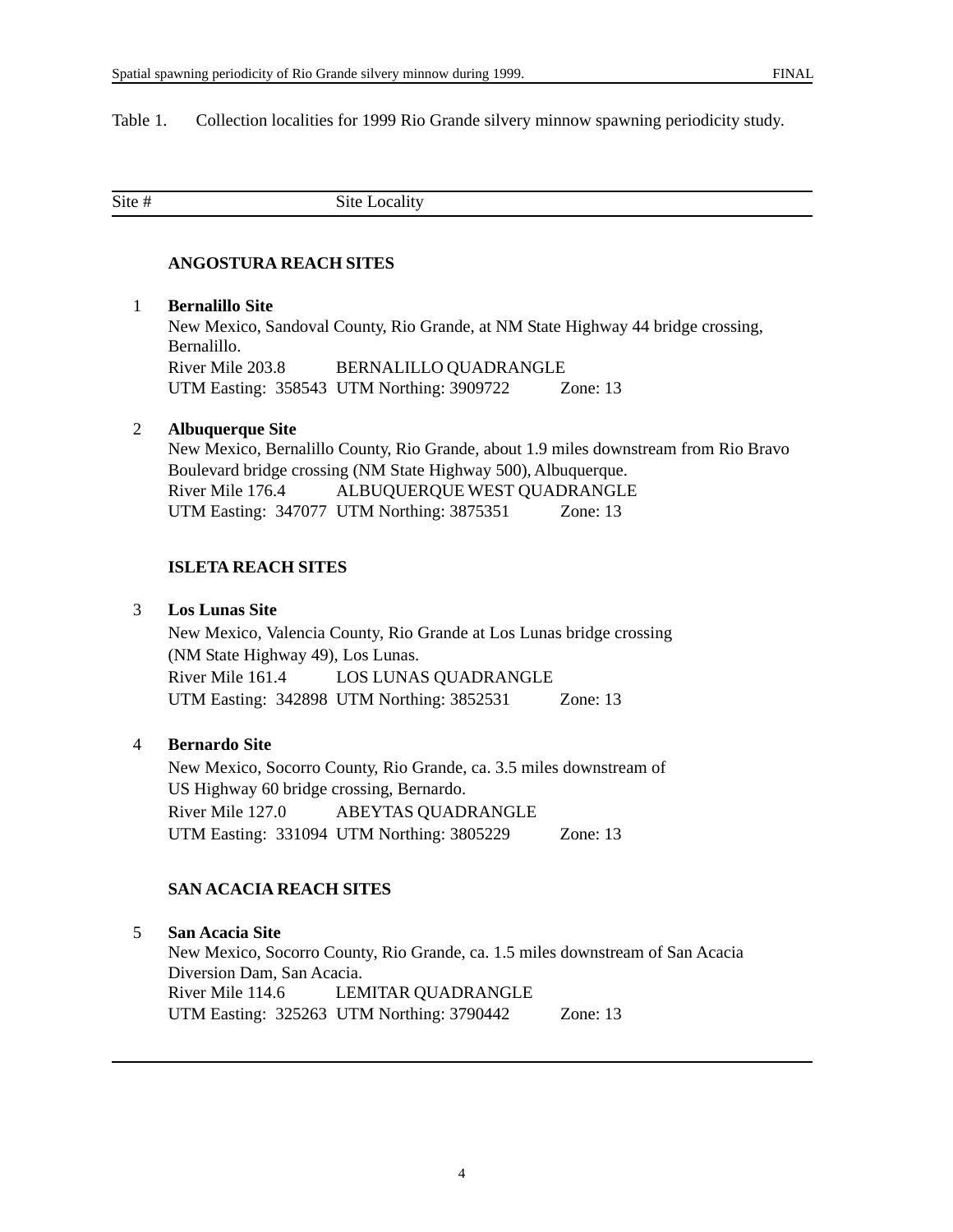Table 1. Collection localities for 1999 Rio Grande silvery minnow spawning periodicity study. (continued)

Site # Site Locality

# **SAN ACACIA REACH SITES (continued)**

### 6 **Socorro Site**

New Mexico, Socorro County, Rio Grande, east of Socorro, 0.5 miles upstream of the Socorro Low Flow Conveyance Channel bridge; east and upstream of Socorro Wastewater Treatment Plant, Socorro.

River Mile 99.5 LOMA DE LAS CANAS QUADRANGLE UTM Easting: 327097 UTM Northing: 3771043 Zone: 13

# 7 **San Antonio Site**

New Mexico, Socorro County, Rio Grande, at US Highway 380 bridge crossing, San Antonio.

River Mile 87.1 SAN ANTONIO QUADRANGLE UTM Easting: 328914 UTM Northing: 3754471 Zone: 13

# 8 **Bosque del Apache Site**

New Mexico, Socorro County, Rio Grande, directly east of Bosque del Apache National Wildlife Refuge Headquarters. River Mile 79.1 SAN ANTONIO, SE QUADRANGLE UTM Easting: 327055 UTM Northing: 3740839 Zone: 13

### 9 **San Marcial Site**

New Mexico, Socorro County, Rio Grande, at San Marcial Railroad bridge crossing, San Marcial. River Mile 68.6 SAN MARCIAL QUADRANGLE

UTM Easting: 315284 UTM Northing: 3728347 Zone: 13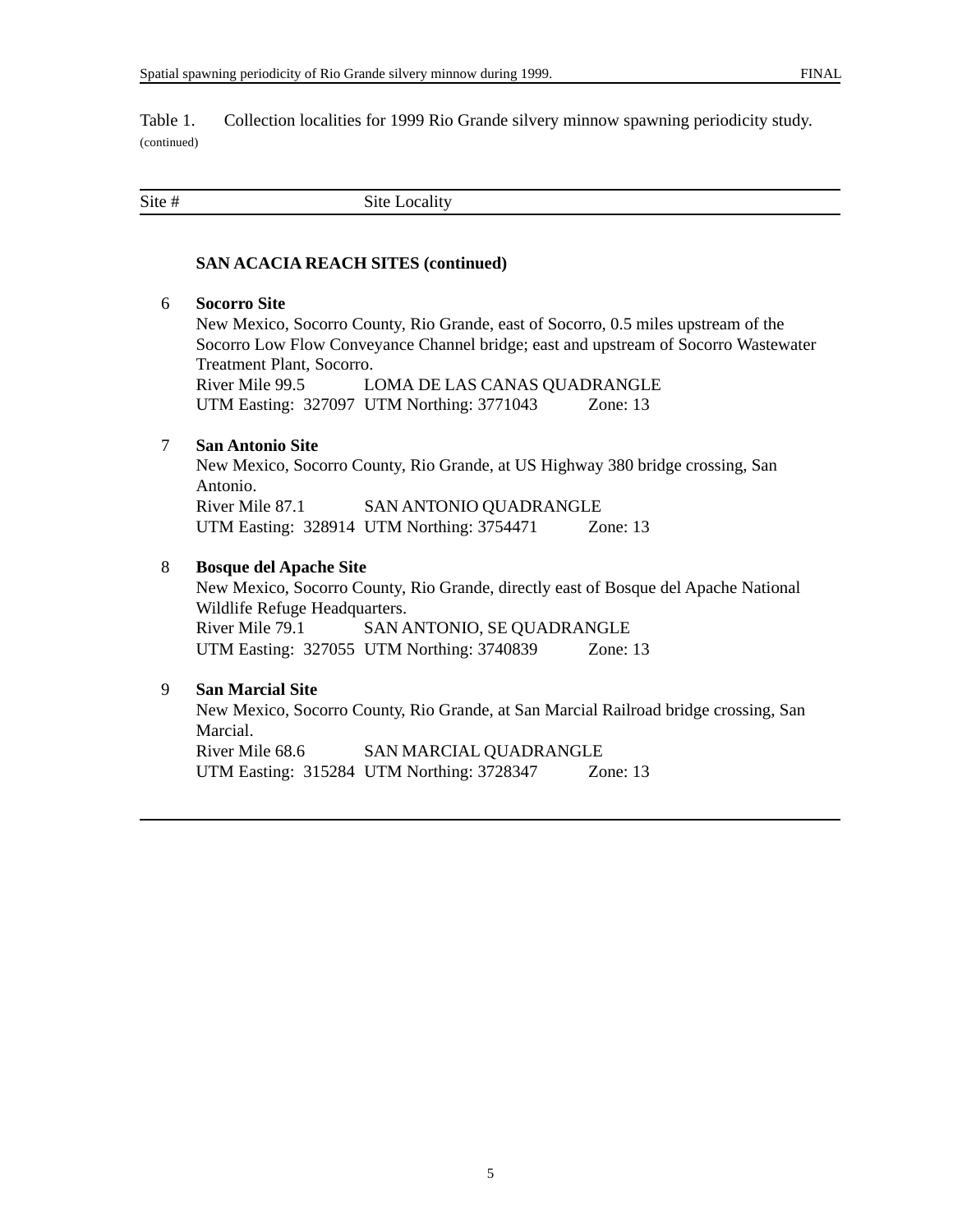(n=96 dates). Collecting activities did not occur during weekends. The most efficient means of sampling was to cluster sites in groups of three (Bernalillo, Albuquerque, and Los Lunas; Bernardo, San Acacia, and Socorro; San Antonio, Bosque del Apache, and San Marcial) thereby requiring only three individuals to acquire spawning periodicity information daily at each of the nine sites. Individuals would spend five-days working the same series of three sites and switch to the next downstream series of three sites the following week. The individual who had completed five-days of work at the lowest three sites would sample the upper three sites the following week.

Moore Egg Collectors (MEC) were used, following the protocol described in Altenbach et al., (2000), to collect drifting Rio Grande silvery minnow eggs. Two MEC's were operated in close proximity to each other at each site for two hours per day between 0700h and 1800 h. An attempt was made to vary the sampling time (early, middle, or late in the day) at an individual site throughout the week. Mechanical flow-meters were attached to each of the MEC's and volume of water filtered was determined. Eggs collected during the sampling period were retained in a plastic bag containing river water and a tag inscribed with unique alpha-numeric code. At the end of the two-hour sampling period, the eggs and tag were transferred to a jar containing a 5% solution of buffered formalin so that eggs could be enumerated under laboratory conditions. Daily site specific collection data from the two MEC's were combined to yield one catch rate per site per day. Catch rate data are presented as the number of Rio Grande silvery minnow eggs collected per  $100 \text{ m}^3$  of water sampled.

Water temperature logging devices were deployed at each of the nine sampling sites and programmed to record temperatures hourly. High flows dislodged or buried the temperature loggers at the Los Lunas, Socorro, and Bosque del Apache sites and were never relocated. The data logger at the Bernardo Site malfunctioned failing to yield any data. Water temperature information at the Albuquerque Site are available until about 15 May 1999 at which time high flow and shifting substrate buried the temperature logger under over 1 m of sand-silt precluding its ability to provide accurate surface water temperature data.

Hourly water temperature data were recorded between 29 March and 2 July 1999 at the Bernalillo, San Acacia, San Antonio, and San Marcial sites. Water temperature data loggers were retrieved on in July 1999 and information downloaded. Hourly water temperature data are presented in Appendix I.

Mean daily discharge data were obtained from U.S. Geological Survey river gauges at Albuquerque (# 08330000; Figure 2), Bernardo (# 08332010; Figure 3), San Acacia (# 08354800; Figure 4), and San Marcial (# 08358400; Figure 5) and are presented in cubic feet per second (cfs). An attempt was made, when comparing egg catch rate and daily discharge, to use flow data from the gauge in closest proximity to the respective sampling site. Albuquerque gauge information were used for the Bernalillo, Albuquerque, and Los Lunas sites and Bernardo gauge data were used for the Bernardo Site. In the San Acacia Reach, the San Acacia gauge information were used for all except the Bosque del Apache and San Marcial sites. San Marcial gauge data were used the aforementioned two downstream most sites.

A spawning event, as used in this report, was a temporally discrete episode delineated by the absence of spawning for several consecutive dates both preceding and succeeding the event in question. The numerous spawns by Rio Grande silvery minnow during May 1999 were relatively contiguous and no attempt was made to separate or catagorize them as individual events. Conversely, there was a marked period devoid of spawning prior to and after the June 1999 (=second) spawning event.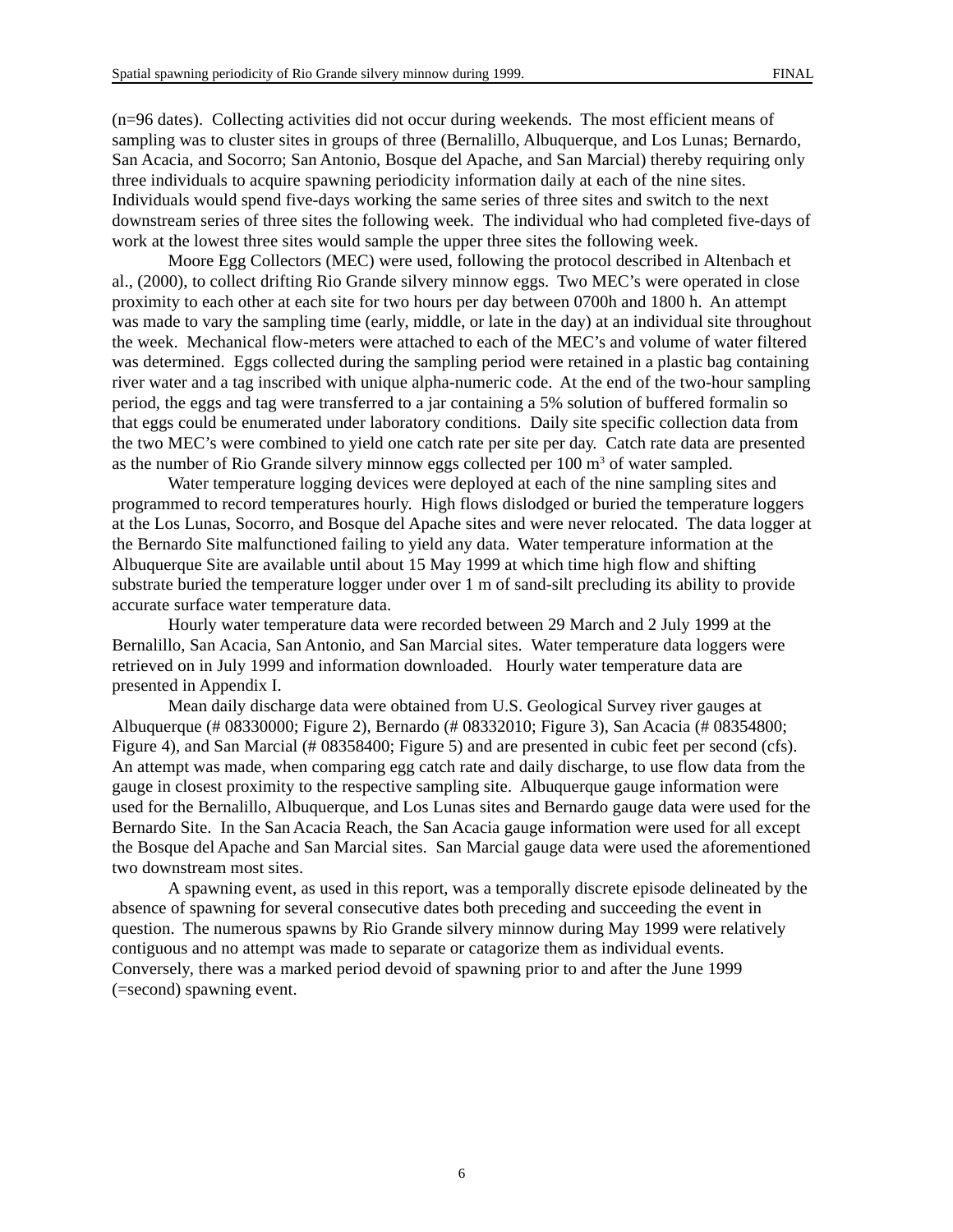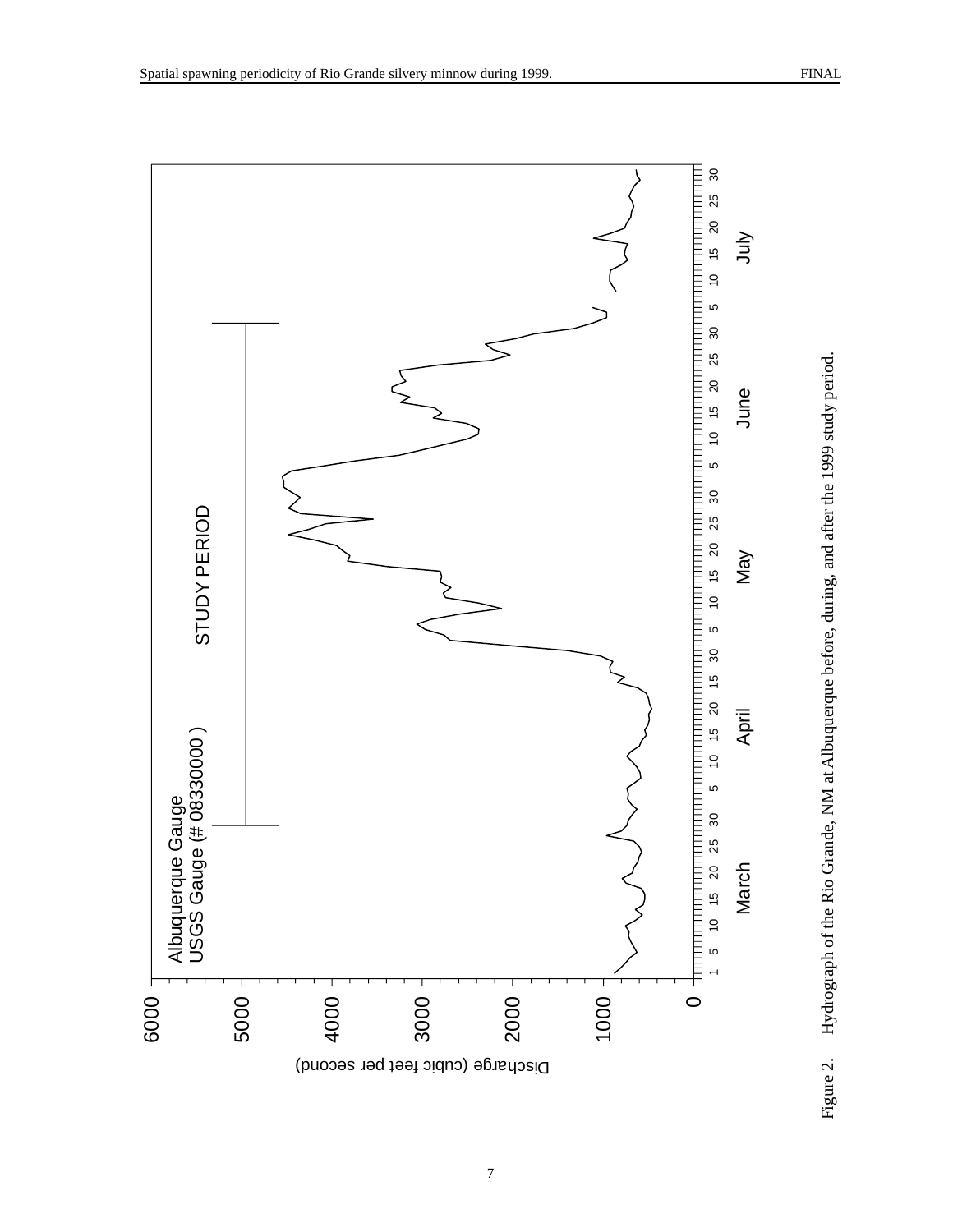

Figure 3. Hydrograph of the Rio Grande, NM at Bernardo before, during, and after the 1999 study period.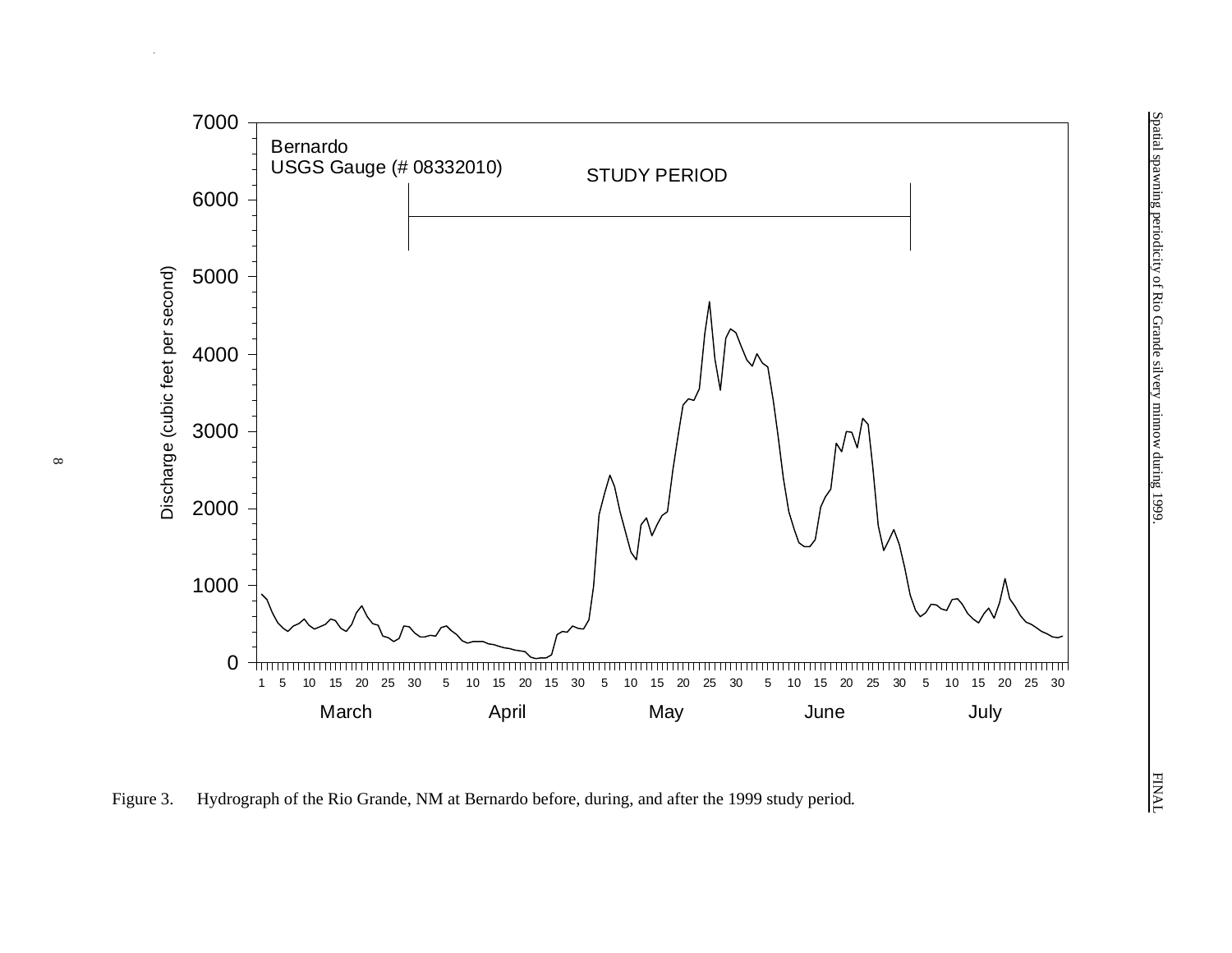

Figure 4. Hydrograph of the Rio Grande, NM at San Acacia Diversion Dam before, during, and after the 1999 study period.

 $\circ$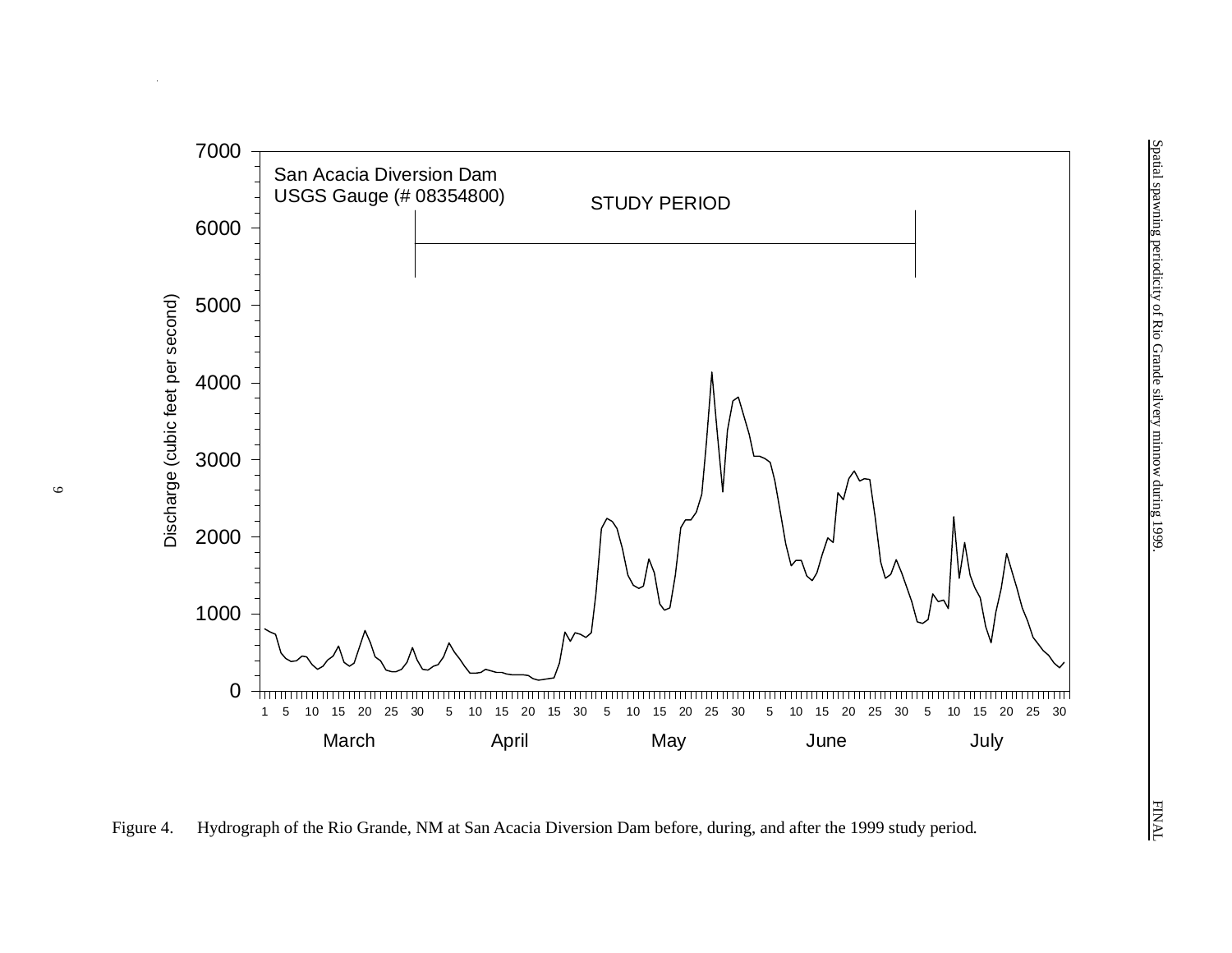

Figure 5. Hydrograph of the Rio Grande, NM at San Marcial Railroad Bridge before, during, and after the 1999 study period.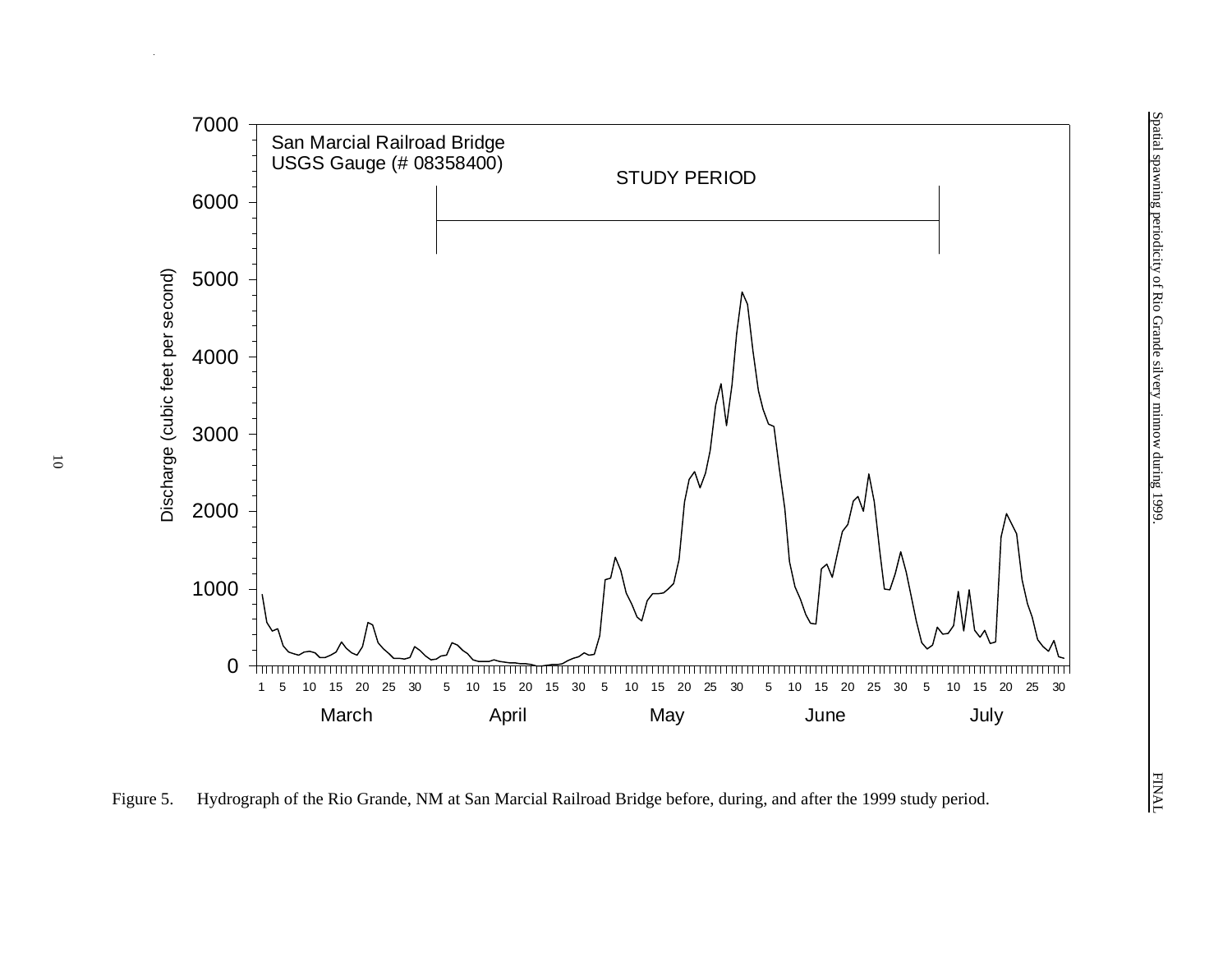#### **RESULTS**

#### *Rio Grande Silvery Minnow Egg Collection - Overview*

The 96 days between 29 March 1999 and 2 July 1999 on which collection efforts for Rio Grande silvery minnow eggs occurred resulted in sampling of over 300 acre-feet of water (369,933  $m<sup>3</sup>$ ; 13,062,333 ft<sup>3</sup>) and a cumulative total of 24,786 silvery minnow eggs from the nine stations. The first egg was collected on 31 March 1999 at San Marcial (n=6) while the last eggs were taken on 25 June 1999 at San Antonio (n=2). The number of eggs per collecting locality varied from 0 at Bernalillo to 9,495 at Bosque del Apache National Wildlife Refuge (Table 2).

There was a general downstream longitudinal increase in the number and catch rate of Rio Grande silvery minnow eggs (Figures 6 and 7). Exceptions to this trend were at the San Acacia and San Marcial sites, both of which yielded fewer eggs than the next upstream site, respectively. The frequency of dates on which Rio Grande silvery minnow eggs were collected also followed an increasing downstream progression, except at San Marcial.

In addition to a downstream increase in the number of Rio Grande silvery minnow eggs collected per site, the same longitudinal pattern applied to the three river reaches. The two sites in the Angostura Reach yielded the fewest eggs (n=4) while the five sites in the San Acacia Reach produced 97% of the total egg catch  $(n=24,152)$ . Likewise, cumulative egg catch rate by reach resulted in the Angostura Reach being the lowest, the Isleta Reach being second, and the San Acacia Reach producing the highest catch rate.

The tenure of Rio Grande silvery minnow spawning season and peak spawning event was relatively similar between sites. Earliest spawning was recorded at the three most downstream localities while the latest initiation of reproduction was recorded at the two most upstream sites (that produced eggs). Maximum catch rates were recorded between 19-21 May 1999 at four sites and between 11-14 May at three sites. In general, maximum catch rates at downstream preceded those of upstream sampling localities. (The Albuquerque Site was excluded from the previous comparison as it only yielded four eggs).

#### *Rio Grande Silvery Minnow Egg Collection - Site Specific*

The two collection sites in the Albuquerque Reach produced the fewest Rio Grande silvery minnow eggs. The absence of eggs at Bernalillo was mirrored by a dearth of eggs (n=4) at Albuquerque. Rio Grande silvery minnow eggs at Albuquerque were taken on two occasions (18 and 26 May 1999) with two eggs collected on each date. In contrast to the number of eggs collected, the sampling effort at these two upstream-most sites were some of the highest expended during the investigation. The greatest volume of water sampled was at Bernalillo  $(55,887 \text{ m}^3; 1,973,369 \text{ ft}^3)$ while the third highest amount of water sampled was at the Albuquerque Site  $(43,783 \text{ m}^3; 1,545,964 \text{ m}^3)$ ft<sup>3</sup>).

The two sampling localities in the Isleta Reach collectively accounted for 2.5% (n=630) of the total egg catch by number. Los Lunas, the most upstream site in this reach and the locality with the second greatest volume of water sampled, yielded Rio Grande silvery minnow eggs on six separate occasions. As at Albuquerque, all eggs at Los Lunas were taken between 18 - 26 May 1999. The number of eggs collected gradually increased from 18 May  $(n=2)$  until culminating on 21 May  $(n=33)$ .

There was a large increase in the number of eggs taken at the Bernardo Site, as compared with the three upstream collecting localities. The majority of eggs  $(88.8\%; n=507)$  were taken during 10 sampling dates between 13 - 28 May 1999. The maximum number of eggs collected at Bernardo during a single sampling event was 271 (19 May 1999) which translated to a catch rate of 98.57 eggs per 100 m<sup>3</sup> of water sampled. A second Rio Grande silvery minnow spawning event was recorded at Bernardo when eggs were collected  $(n=64)$  on the first three and final of seven sampling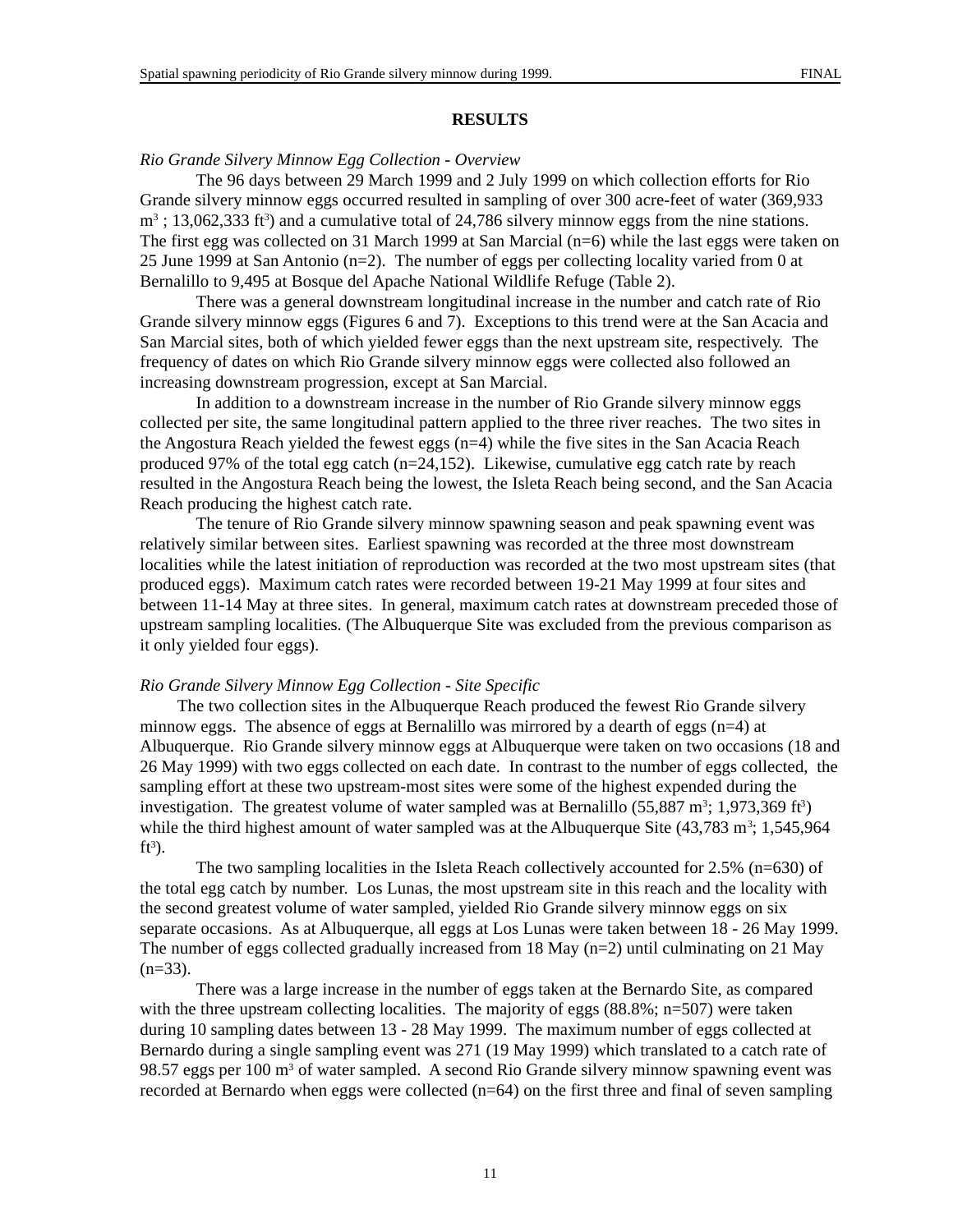| Site<br>Name         | River<br>Mile | # of<br>eggs     | # of days<br>eggs<br>collected | Date of<br>first<br>capture | Date of<br>last<br>capture | Date of<br>maximum<br><b>CPUE</b> | Maximum<br><b>CPUE</b><br>value |
|----------------------|---------------|------------------|--------------------------------|-----------------------------|----------------------------|-----------------------------------|---------------------------------|
| Bernalillo           | 203.8         | $\boldsymbol{0}$ | $\boldsymbol{0}$               |                             |                            |                                   |                                 |
| Albuquerque          | 176.4         | $\overline{4}$   | $\sqrt{2}$                     | 18 May                      | 26 May                     | 26 May                            | 0.58                            |
| Los Lunas            | 161.4         | 6                | 59                             | 18 May                      | 26 May                     | 21 May                            | 4.79                            |
| Bernardo             | 130.6         | 571              | 14                             | 13 May                      | 24 Jun                     | 19 May                            | 98.57                           |
| San Acacia           | 114.6         | 358              | 15                             | 11 May                      | 24 Jun                     | 19 May                            | 37.36                           |
| Socorro              | 99.5          | 2,566            | 22                             | 5 May                       | 23 Jun                     | 14 May                            | 188.58                          |
| San Antonio          | 87.1          | 7,446            | 24                             | 28 Apr                      | 25 Jun                     | 20 May                            | 666.12                          |
| Bosque del<br>Apache | 79.1          | 9,495            | 28                             | 28 Apr                      | 22 Jun                     | 14 May                            | 650.30                          |
| San Marcial          | 68.6          | 4,287            | 24                             | 31 Mar                      | 22 Jun                     | 11 May                            | 154.07                          |
| Total                |               | 24,786           |                                |                             |                            |                                   |                                 |

# Table 2. Egg collection duration and CPUE from all sampling sites in the Middle Rio Grande, NM during 1999.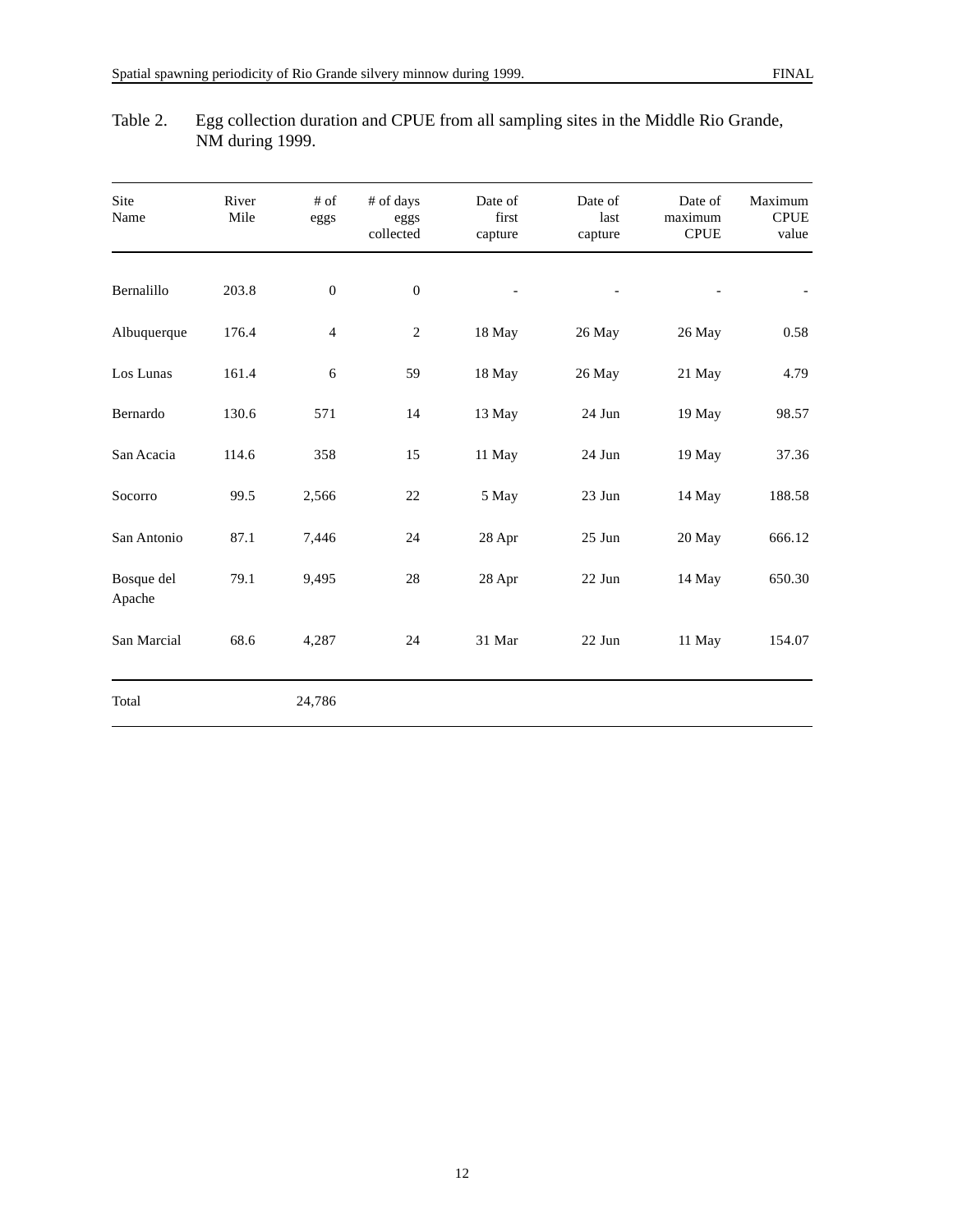

13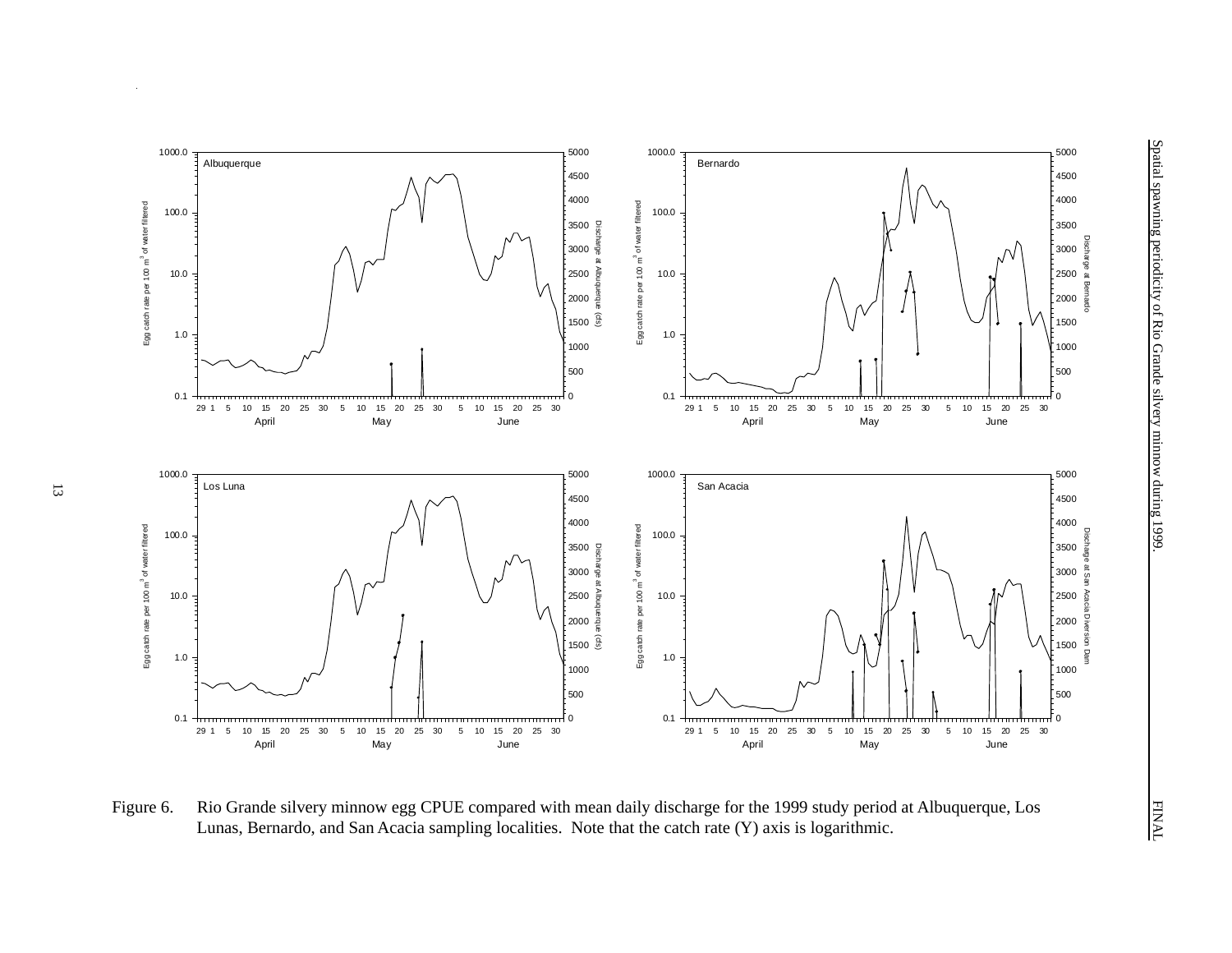



1000.0

5000

Figure 7. Rio Grande silvery minnow egg CPUE compared with mean daily discharge for the 1999 study period at Socorro, San Antonio Bosque del Apache NWR, and San Marcial sampling localities. Note that the catch rate (Y) axis is logarithmic.

1000.0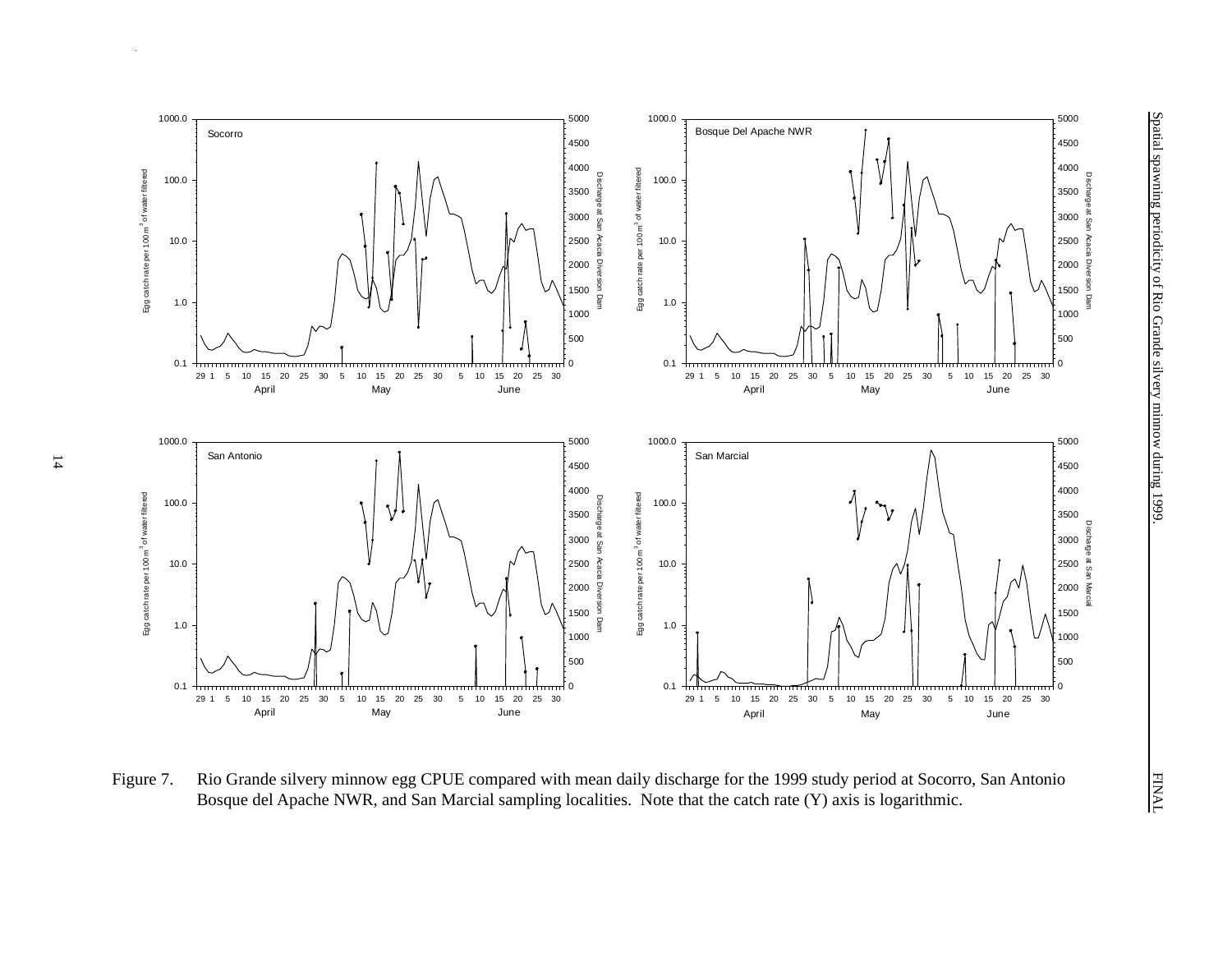dates between 16 - 24 June 1999. Maximum catch rate during this second spawning event was <0.1  $(8.87 \text{ eggs per } 100 \text{ m}^3 \text{ of water sampled})$  of the maximum recorded during the primary spawn.

The San Acacia Site was the most upstream collection locality in the San Acacia Reach and recorded both the lowest number of eggs ( $n=358$ ) and cumulative catch rate (0.02 eggs per 100 m<sup>3</sup> of water sampled) for this reach. Egg collection information at this site was more similar to that of the next upstream locality (Bernardo) than of those downstream (Socorro, San Antonio, etc.). The number of dates on which eggs were collected  $(n=15)$ , the first (11 May 1999) and last date of egg collection (24 June 1999), and the date of maximum catch rate at San Acacia (19 May 1999) were all nearly the same as recorded at Bernardo. However, the cumulative catch rate at San Acacia was less than half that at Bernardo ( $0.06$  eggs per  $100 \text{ m}^3$  of water sampled). Eggs collected at San Acacia comprised about 1.5% of the total for this reach.

There was a marked increase in the number of Rio Grande silvery minnow eggs collected at Socorro as compared to San Acacia. The 2,566 eggs taken over 22 sampling dates were 10.6% of the San Acacia Reach catch. Eggs were collected on 14 consecutive sampling dates between 10 - 27 May 1999 with the maximum catch rate  $(188.58$  eggs per 100 m<sup>3</sup> of water sampled) for this site occurring on 14 May 1999. As observed at the upstream two sampling sites, a second spawning event was recorded at Socorro between 16 - 24 June 1999. The maximum catch rate during this period (28.00 eggs per 100 m<sup>3</sup> of water sampled) occurred on 17 June 1999 both at Socorro and San Acacia. Rio Grande silvery minnow eggs were not collected at Socorro following this event.

The highest Rio Grande silvery minnow egg catch rate  $(666.12$  eggs per 100 m<sup>3</sup> of water sampled) and the second greatest number of eggs  $(n=7,446)$  collected during this study were recorded at the San Antonio Site. Silvery minnow eggs were collected every sampling date (n=16) between 7 May and 28 May. During 10 -14 May, collection rate varied between 9.86 and 482.90 eggs per 100 m<sup>3</sup> of water sampled while the following week (17 -21 May) egg catch rate was never  $<$ 53.34 (eggs per 100 m<sup>3</sup> of water sampled). Catch rate on 14 May (482.90 eggs per 100 m<sup>3</sup> of water sampled) was the second highest at this site and the only other catch rate to exceed 100 (eggs per 100) m<sup>3</sup> of water sampled). Between 31 May - 16 June 1999, there was only one date on which eggs were collected. However, on 17 June 1999 a second spawning event, persisting over four consecutive sampling dates, was initiated. As at the two collection sites immediately upstream, the maximum catch rate during the second spawning event occurred on 17 June 1999.

Bosque del Apache yielded the largest number  $(n=9,495)$  of Rio Grande silvery minnow eggs during this study accounting for 38.3% of the total egg catch and 39.3% of the San Acacia Reach egg collection. The number of dates on which eggs were collected (n=28) and overall catch rate at Bosque del Apache (0.80 eggs per 100 m<sup>3</sup> of water sampled) was the highest of any of the sampling sites. Rio Grande silvery minnow egg catch rates were  $>130$  eggs per 100 m<sup>3</sup> of water sampled on six of the 16 consecutive sampling dates between 7 - 28 May 1999. The 14 May 1999 catch rate of 650.30 eggs per  $100 \text{ m}^3$  of water sampled was the second highest during this study and mirrored the high catch rate at the San Antonio Site on the same date. Likewise, the second highest catch rate at Bosque del Apache (20 May 1999; 461.09 eggs per 100 m<sup>3</sup> of water sampled) corresponded well with that recorded immediately upstream (San Antonio) on 20 May 1999. Finally, the second spawning event noted at all sites upstream to (and including) Bernardo, was also recorded at Bosque del Apache. Spawning was initiated and peaked on 17 June 1999 and persisted over four consecutive sampling dates. No eggs were collected at this site following the second spawning event.

Far fewer eggs were collected at the most downstream site (San Marcial) than at either of the two collecting localities immediately upstream. Likewise, both maximum and overall San Marcial egg catch rates were markedly less than either Bosque del Apache or San Antonio. In contrast, the San Marcial Site produced the earliest record of spawning by Rio Grande silvery minnow (31 March 1999) and catch rate at San Marcial peaked three days earlier (11 May 1999) than any other site.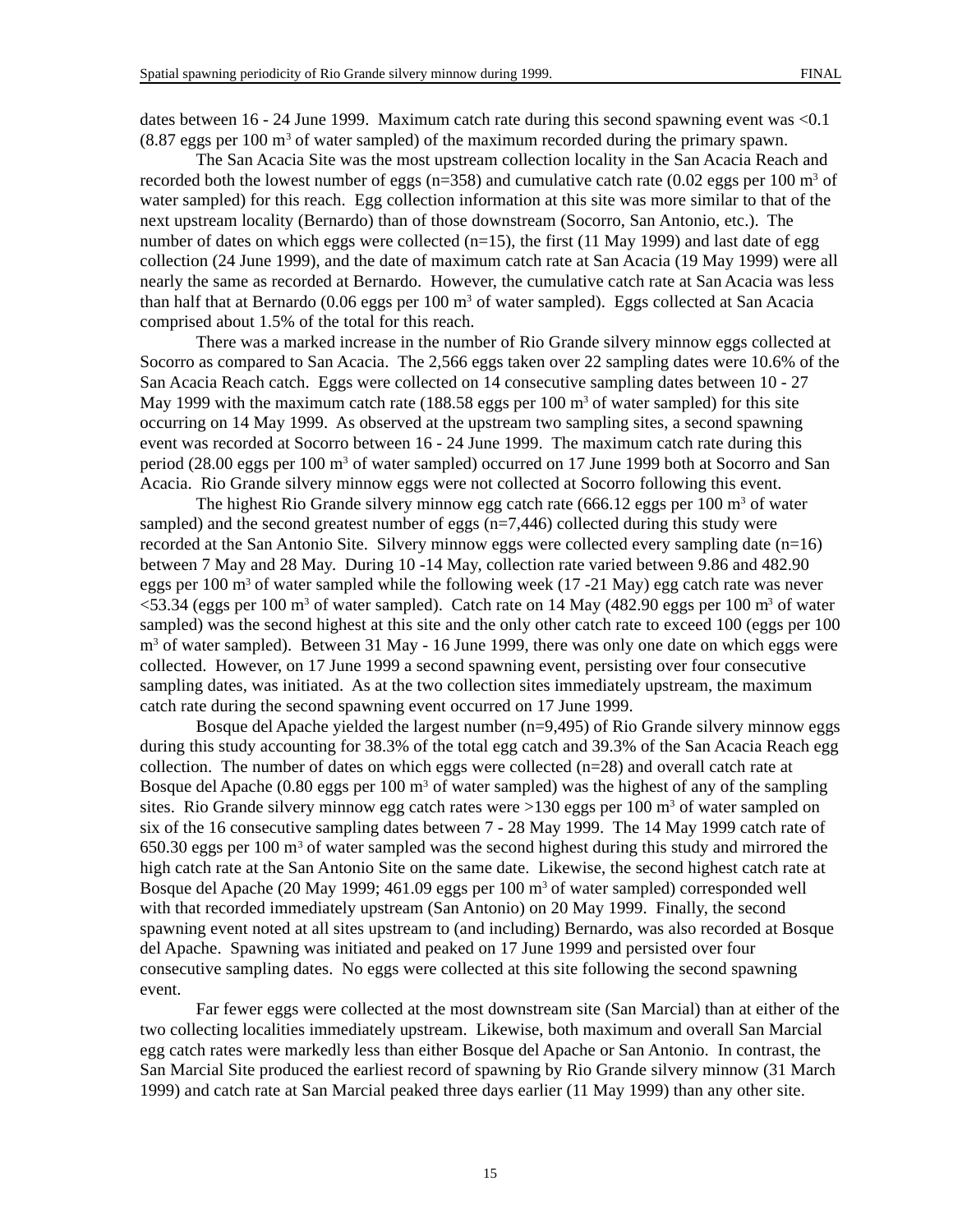There were 20 sampling dates between the collection of the first (n=6) and second (n=47; 29 April 1999) samples of Rio Grande silvery minnow eggs at the San Marcial Site.

Rio Grande silvery minnow eggs were collected at San Marcial on 15 of 16 days between 7 - 28 May 1999 with catch rates on nine of those days exceeding 50 eggs per 100 m<sup>3</sup> of water sampled. The second spawning event noted at upstream localities was also recorded at San Marical on four consecutive dates between 17 - 22 June 1999. However, maximum catch rate at San Marcial during the second spawning event occured one-day after (18 June 1999) that observed immediately upstream. No eggs were collected at San Marical after the second spawning event.

#### *Comparison between Discharge and Spawning Events*

The spring release pattern on the Rio Grande (based on the Albuquerque Gauge) can be characterized generally as a gradual increase in discharge that began in late April and continued until early June. The gradual post-peak decline in discharge that began on 4 June was interrupted in mid-June (13 June) by another period of increased flow. This resulted in a broad mid-June peak (=second peak) although of lesser magnitude and duration than had occurred a few weeks earlier. On 24 June 1999, discharge in the Rio Grande began a gradual decline towards summer base-flow conditions. Daily fluctuations in flow throughout this period (April-June) accentuated the hydrograph with flow spikes and declines of varying but generally minor magnitude. This same general pattern of discharge was noted at the three gauges downstream of Albuquerque (Bernardo, San Acacia, San Marcial). The principal between gauge differences in flow was the progressive downstream delay in arrival and reduction in magnitude of specific events.

The principal spawn of Rio Grande silvery minnow at the Los Lunas, Bernardo, and San Acacia sites, as determined by egg catch rate, occurred in mid-May in response to the ca. 600 cfs increase in flow (Albuquerque Gauge) between 16 - 17 May 1999. Mean daily water temperature at Albuquerque during this period was 17°C. Maximum Rio Grande silvery minnow egg catch rates were achieved on 19 May at Bernardo and San Acacia and 21 May at Los Lunas. Spawning at the four most downstream sites appeared to have been initiated by the more than tripling of discharge between 1 - 6 May 1999 (701 cfs to 2,200 cfs; San Acacia Gauge). Mean daily water temperatures at San Acacia were between 12.8°C and 15.0°C. Discharge at San Acacia declined gradually between 6 - 11 May before rising sharply (260 cfs) on 13 May. This flow increase might have been responsible for increased catch rates as maximum (or near maximum) catch rate at three of these four sites was achieved 13 - 14 May. In addition to increased flow, water temperature also increased during this period. Mean daily water temperatures in the San Acacia Reach were between 18.5°C and 19.6°C with maximum daily temperature  $>21^{\circ}$ C. As at the three upstream sites, the increase in discharge that was initiated on 16 May appears to have elicited a relatively large spawn by Rio Grande silvery minnow. May  $20<sup>th</sup>$  was the date of maximum egg capture at San Antonio and second highest catch rate at Socorro and Bosque del Apache.

As spring discharge continued to rise towards its maximum level for the year, Rio Grande silvery minnow continued to spawn at all sites, although at reduced levels, through late May. By 1 June, there was little difference (<1°C) in mean daily water temperatures between San Acacia, San Antonio, or San Marcial (Figure 8). There was a general lack of spawning by Rio Grande silvery minnow between 31 May and 16 June. However, the increase in discharge that was initiated on 15 June 1999 was followed by a corresponding second spawning event at all sites from Bernardo downstream. The magnitude of the 16 - 22 June 1999 Rio Grande silvery minnow spawn was considerably less than that recorded in May 1999. From 9 June 1999 until the end of this study, mean daily water temperature in the San Acacia Reach was never <20°C and maximum daily water temperature was  $>30^{\circ}$ C on only three dates.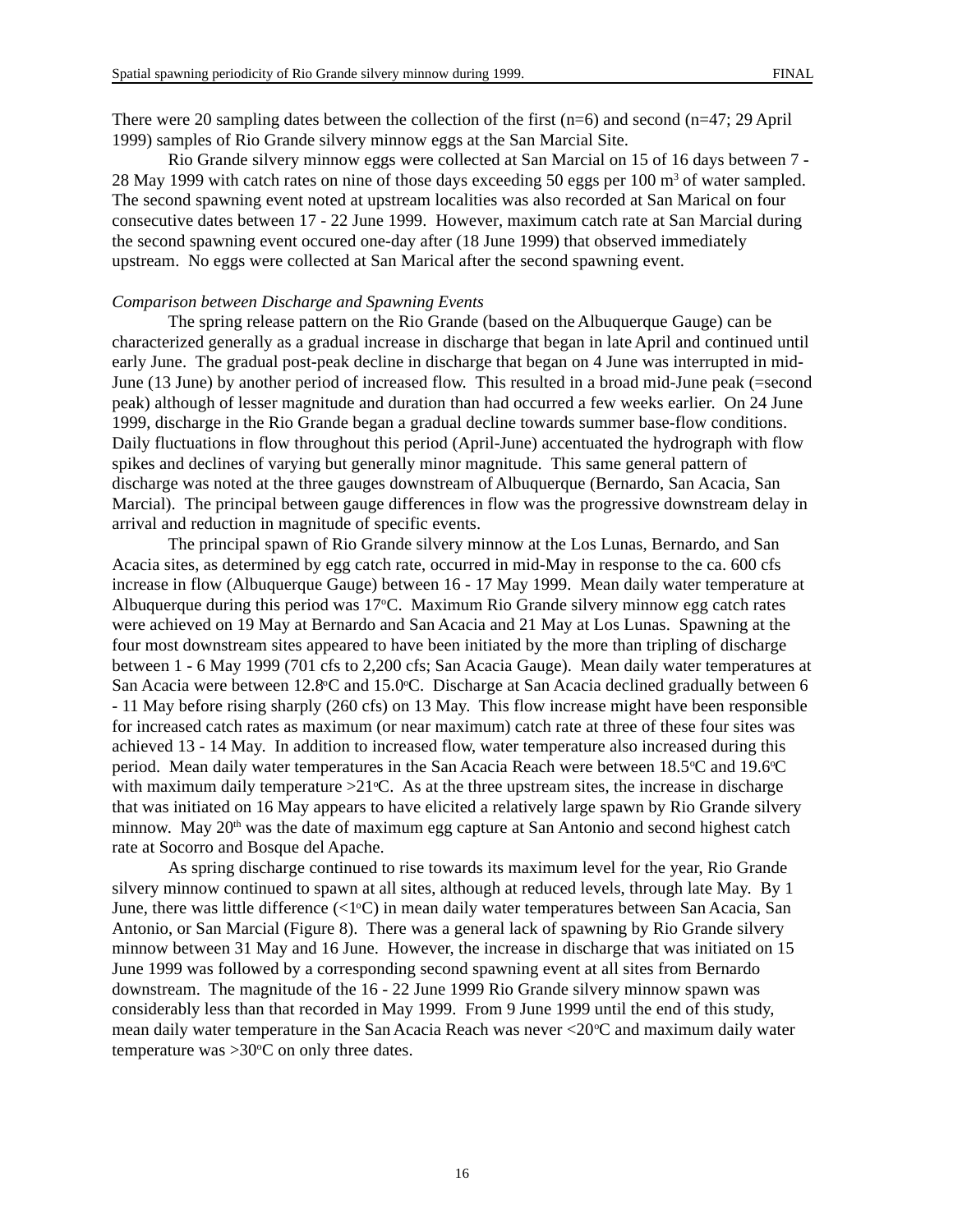

17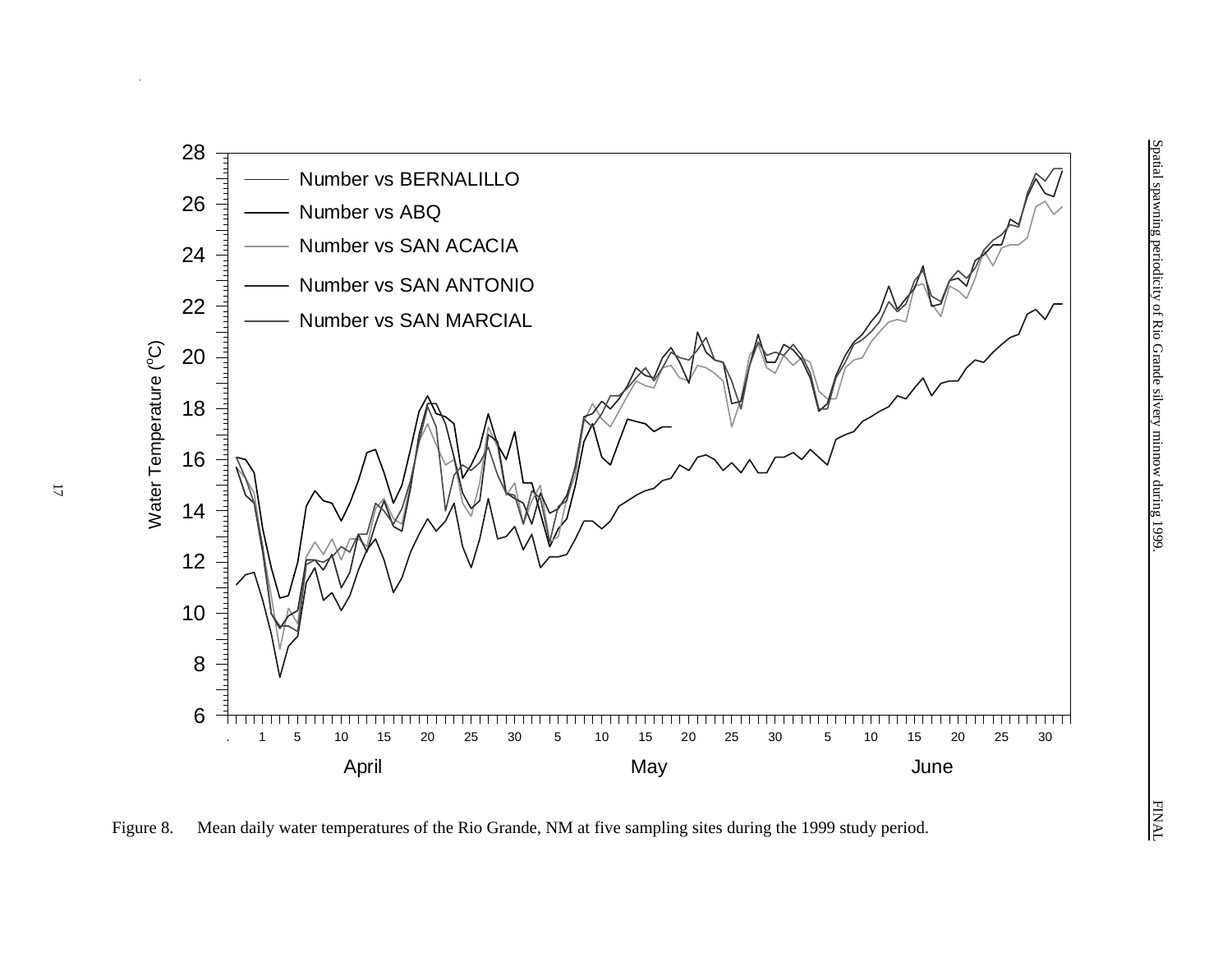#### **DISCUSSION**

The 1999 Rio Grande silvery minnow spawning periodicity study provided the most extensive understanding of the longitudinal pattern of reproduction by this species to date and established a baseline dataset. This study confirmed the hypothesis that Rio Grande silvery minnow spawning is initiated by increases in discharge, typically the result of spring runoff. While there were two discrete spawning events identified during this study, Rio Grande silvery minnow continued to spawn at low levels over several weeks. However, the importance of those reproductive efforts to the overall population is likely minimal. Spawning periodicity investigations on species of the semibuoyant egg reproductive guild have consistently demonstrated that the majority of the reproductive effort occurs during a single short duration event. It is not unusual for >99% of all eggs collected in such studies to be taken during a one or two day period. Low levels or "background" spawning may continue for several weeks but the number of eggs produced is insignificant compared to the primary event. That maximum catch rates at most of the Rio Grande sites occurred within a short time-frame suggests that Rio Grande silvery minnow undertake a relatively synchronized spawn following the aforementioned practice.

The longitudinal pattern of increasing number of Rio Grande silvery minnow eggs provides additional support for the results of at least two concurrent areas of silvery minnow research. The lack of eggs at Bernalillo and near absence of eggs at Albuquerque are indicative of the relative rarity of this species in the Cochiti and Angostura reaches, respectively. The scarceness of Rio Grande silvery minnow in the Cochiti Reach was been demonstrated by several fish surveys in that reach (Platania and Bestgen, 1988; Platania, 1993; Platania, 1994). Likewise, Rio Grande silvery minnow population monitoring efforts during 1997 and 1999 (Dudley and Platania 1999, 2000) documented the decline of this species in the Angostura Reach of the Middle Rio Grande. This same monitoring effort has also demonstrated that the relative abundance of this species is greatest in the San Acacia Reach while the Isleta Reach contains the second largest number of Rio Grande silvery minnow. This is the same pattern as was demonstrated by the number of eggs collected during this study. It should not be surprising that the downstream increase in the number of Rio Grande silvery minnow eggs per river reach would mirror the results of the population monitoring.

This investigation also provided support for the hypothesis that the current distribution of Rio Grande silvery minnow is largely the result of downstream displacement of propagules. The three diversion structures in the Middle Rio Grande (Angostura, Isleta, and San Acacia) allow for downstream transport of fish and their reproductive products but are impenetrable barriers to upstream dispersal. Although there are no direct data available that document the fate of eggs transported over a diversion structure, cursory laboratory observation suggest that the eggs are relatively durable and able to tolerate turbulent water conditions. The increasing downstream abundance (by river reach) of Rio Grande silvery minnow provides indirect evidence that some considerable portion of eggs transported over diversions survive. In addition, this reach-specific pattern of increasing abundance highlights the necessity of river reconnectivity for this and other species of this reproductive guild.

The limited site specific daily duration of sampling produced a relatively small depiction of the actual daily Rio Grande silvery minnow reproductive effort. Likewise, the absence of sampling on weekends leaves voids in the continuity of the data. We believe that increased duration of daily sampling or addition of weekend sampling might have resulted in changes in the data regarding magnitude of spawning but generally would not have affected the fundamental patterns observed. A primary reason for this assumption is that spawning by this species (not individuals) is not a shortduration event. As demonstrated by this study, spawning continues for several days (potentially weeks) resulting in an accumulation of reproductive products in the river. The additive process of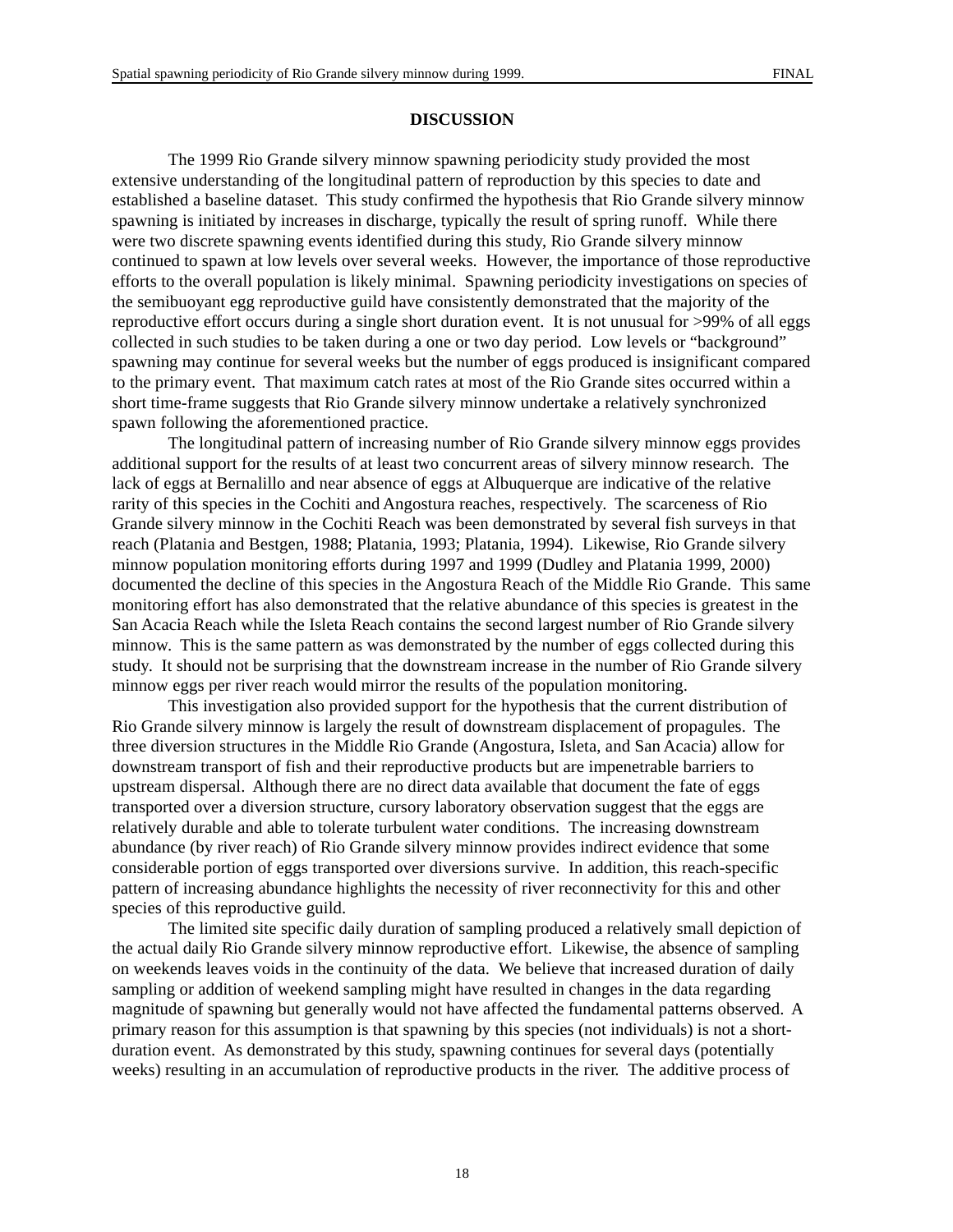egg accrual allows for reliable extrapolation of short-duration sampling data to characterize the reproductive effort.

Conversely, discrete data collected during the sampling event such as maximum daily catch rate must be viewed in the context in which they were obtained. While daily catch rates are likely relatively indicative of the mean catch rate for that date, it is unlikely that, on any given date, the two-hour sampling period was representative of the maximum reproductive effort during the study. Our observation of spawning by guild members revealed gradual increases in catch rate culminating in a relatively short-duration (2-4 hours) maximum rate which was followed by a gradual decline to a base level reproductive effort. We believe that the catch-rates on dates of high or relatively high reproduction actually underestimate both the mean catch rate for that date and maximum site specific catch rate.

The two exceptions to the downstream increase in number of eggs collected were San Acacia and San Marcial. The difference in the number of eggs collected at San Acacia as compared to the next upstream site (Bernardo) was relatively small (n=213). The close proximity of the San Acacia Site to the diversion dam probably provides a cogent explanation for this difference. This site was closer than any other site to a diversion structure and allowed for sampling of only 2.4 km (1.5 miles) of uninterrupted river. An additional factor was that the small number of eggs from the Isleta Reach and relatively wide and meandering river channel between Bernardo and San Acacia would have served to diffuse the number of eggs transported between the two sites. Potentially the most important explanation for the lack of eggs at the San Acacia Site was the large body of standing water pooled immediately upstream of San Acacia Diversion Dam. The specific gravity of Rio Grande silvery minnow (all guild members) eggs is slightly greater than that of water (Dudley and Platania, 1999). The importance of this fact is that it means semibuoyant eggs require flow to remain in suspension in the water column. The diminished water velocity in this section of the river would have provided the opportunity for Rio Grande silvery minnow eggs to fall out of suspension and remain in the water ponded behind the diversion dam.

At Bosque del Apache, the site immediately upstream of San Marcial (16.9 km;10.5 miles), over twice as many Rio Grande silvery minnow eggs were collected (n=9,495) as compare to San Marcial (n=4,287). There were no similar circumstances encountered, such as at San Acacia (diversion dam, pooled water), in the vicinity of San Marcial that would have affected the number of eggs at this site. It was likely the death of numerous gravid adult Rio Grande silvery minnow in late-April 1999 that resulted in the downstream reduction of eggs at San Marcial. Between 22 -28 April 1999 large portions of the Rio Grande between the north boundary of Bosque del Apache National Wildlife Refuge and its confluence with Elephant Butte Reservoir dried. There were some scattered isolated pools throughout this reach but most were devoid of fish. It is noteworthy that this drying event does not appear in the San Marcial gauging station report (USGS, 2000). Instead, the USGS incorrectly reports mean daily flows at that gauge during this period (22 - 28 April 1999) between 3.6 and 65 cfs. The river became reconnected and continuous from San Marcial upstream at 10:35 hr on 28 April 1999.

The loss of these fish would certainly have affected the results at the San Marcial and Bosque del Apache sites. Approximately 8 km (5 miles) of the Bosque del Apache portion of the river dried while fish were basically eliminated from the entire 24.8 km (15.4 miles) San Marcial study reach. It is impossible determine the magnitude of the affect of this drying event on results from the Bosque del Apache Site especially given the large number of eggs collected at that location. Conversely, it appears that the affects of the river drying event on the number of eggs and catch rates at San Marcial can not be overstated.

Future efforts to monitor the spawning periodicity of Rio Grande silvery minnow should be concentrated in the lowermost portions of the San Acacia Reach. Sample sites in that location should yield the maximum catch rates and maximum number of eggs during a given duration. If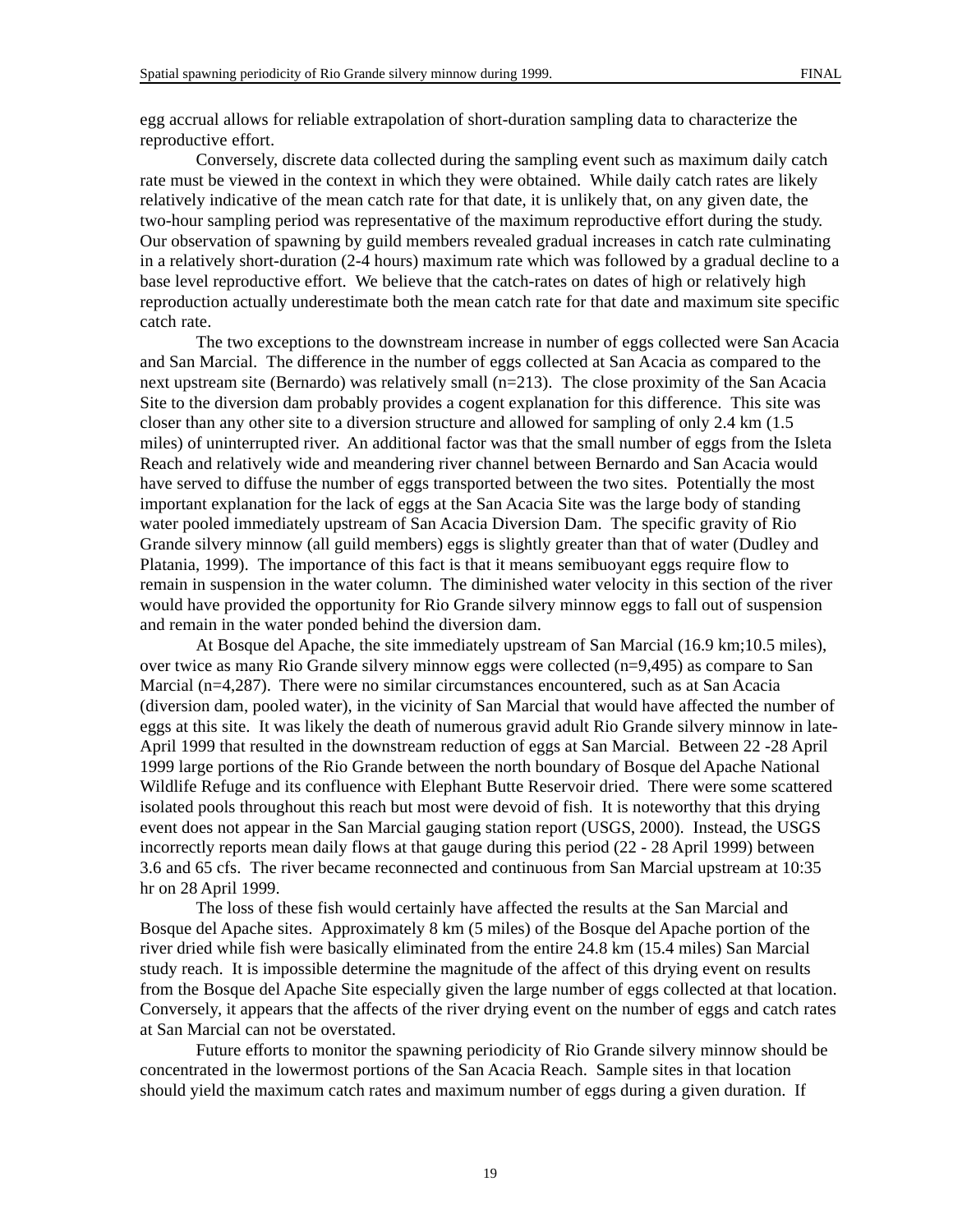drying occurs prior to spawning, strong consideration should be given to the relocation of the study site to a point upstream of or near the upstream end of the reach that had dried. Until the long-term population monitoring data indicate a substantial increase in the number of Rio Grande silvery minnow in the Angostura and Isleta reaches, little information should be expect to be gained by undertaking egg sampling in either of these reaches.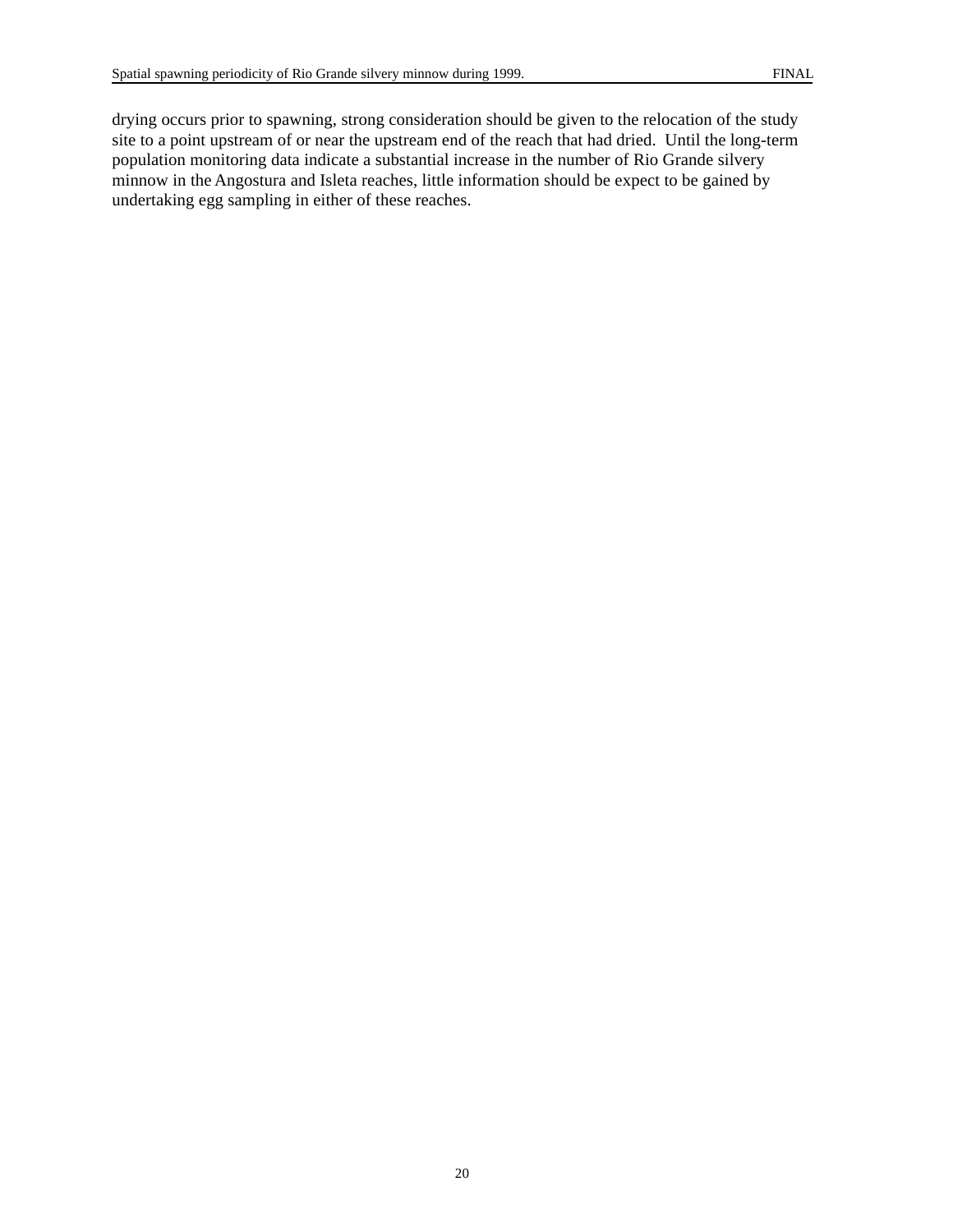#### **ACKNOWLEDGMENTS**

Numerous people from a variety of state and federal agencies collaborated to make this project possible. We thank W. Howard Brandenburg (MSB), Michael A. Farrington (MSB), Heather L. Parmeter (MSB), Alexandra M. Snyder (MSB), Dominique Alo (UNM=University of New Mexico), Troy M. Emberton (UNM), Thomas F. Turner (UNM), Gary L. Dean, (USBR-Albuquerque), K. A. Greenwood (USBR-Albuquerque), Michael D. Porter (USBR-Albuquerque), James E. Brooks (USFWS-Albuquerque), Michael J. Buntjer (USFWS-Albuquerque), Theresa M. Davidson (USFWS-Albuquerque), Maija J. Meneks (USFWS-Albuquerque), and Jude R. Smith (USFWS-Albuquerque) for their valuable technical, field, and/or laboratory contributions to the success of this project. We particularly thank Connor C. McBride (MSB=Museum of Southwestern Biology-Division of Fishes) who was stationed and worked at the collecting locality throughout most of the duration of this study. This study was funded by the U.S. Bureau of Reclamation, Projects Office, Albuquerque, New Mexico.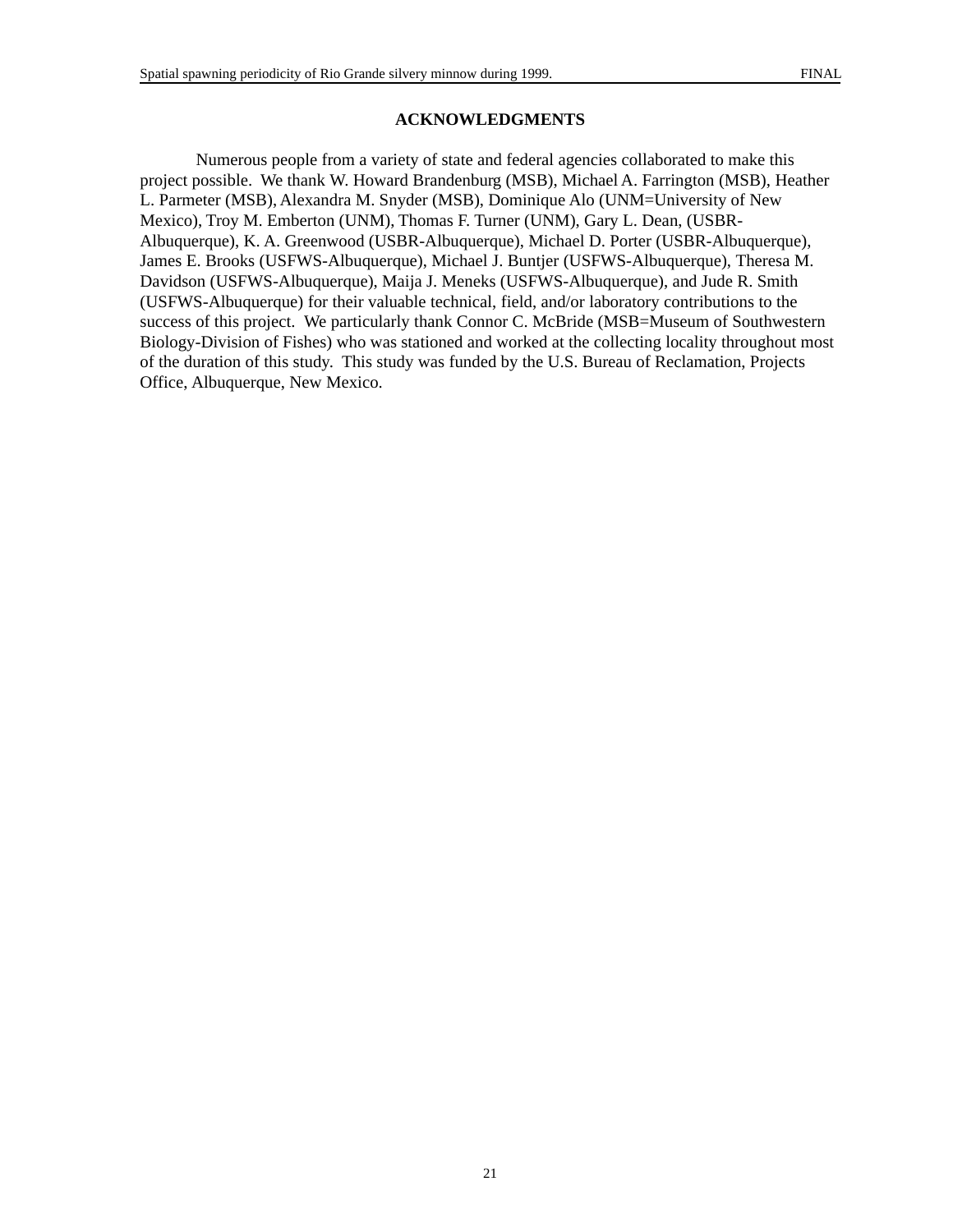### **LITERATURE CITED**

- Altenbach, C. S., Dudley, R. K., and S. P. Platania. 2000. A new device for collection drifting semibuoyant fish eggs. Transactions of the American Fisheries Society 129:296-300.
- Bestgen, K. R., and S. P. Platania. 1990. Extirpation and notes on the life history of *Notropis simus simus* and *Notropis orca* (Cypriniformes: Cyprinidae) from the Rio Grande, New Mexico. Occasional Papers of the Museum of Southwestern Biology 6:1-8.
- Bestgen, K. R., and S. P. Platania. 1991. Status and conservation of the Rio Grande silvery minnow, *Hybognathus amarus*. Southwestern Naturalist 36:225-232.
- Dudley, R. K., and S. P. Platania. 1999. Imitating the physical properties of drifting semibuoyant fish (Cyprinidae) eggs with artificial eggs. Journal of Freshwater Ecology 14:423-430.
- Dudley, R. K., and S. P. Platania. 1999. 1997 population monitoring of Rio Grande silvery minnow. Submitted to the U.S. Bureau of Reclamation, Albuquerque, New Mexico.
- Dudley, R. K., and S. P. Platania. 2000. 1999 population monitoring of Rio Grande silvery minnow. Submitted to the U.S. Bureau of Reclamation, Albuquerque, New Mexico.
- Gold, R. L., and L. P. Denis. 1985. National water summary: New Mexico surface-water resources. U.S. Geological Survey Water-Supply Paper 2300:341-346.
- Lagasse, P. F. 1985. An assessment of the response of the Rio Grande to dam construction--Cochiti to Isleta reach. A technical report for the U.S. Army Engineer District, Albuquerque, Corps of Engineers, Albuquerque, New Mexico.
- Platania, S. P. 1991. Fishes of the Rio Chama and Upper Rio Grande, New Mexico, with preliminary comments on their longitudinal distribution. Southwestern Naturalist 36:186-193.
- Platania, S. P. 1993. Ichthyofaunal survey of the Rio Grande and Santa Fe River, Cochiti Pueblo, New Mexico, July 1993. Report to the U.S. Army Corps of Engineers, Albuquerque, New Mexico. 28 pp.
- Platania, S. P. 1995. Ichthyofaunal survey of the Rio Grande, Santo Domingo and San Felipe pueblos, New Mexico, July 1994. Report to the U.S. Army Corps of Engineers, Albuquerque, New Mexico. 56 pp.
- Platania, S. P. and K. R. Bestgen. 1988. A survey of the fishes in an 8 km reach of the Rio Grande drainage below Cochiti Dam, July 1988. Report to the U.S. Army Corps of Engineers, Albuquerque, New Mexico. 23 pp.
- Platania, S. P., and C. S. Altenbach. 1998. Reproductive strategies and egg types of seven Rio Grande Basin cyprinids. Copeia 1998:559-569.
- Scurlock, D. 1998. From the rio to the sierra: An environmental history of the Middle Rio Grande Basin. General Technical Report RMRS-GTR-5. Fort Collins, CO: U.S. Department of Agriculture, Forest Service, Rocky Mountain Research Station.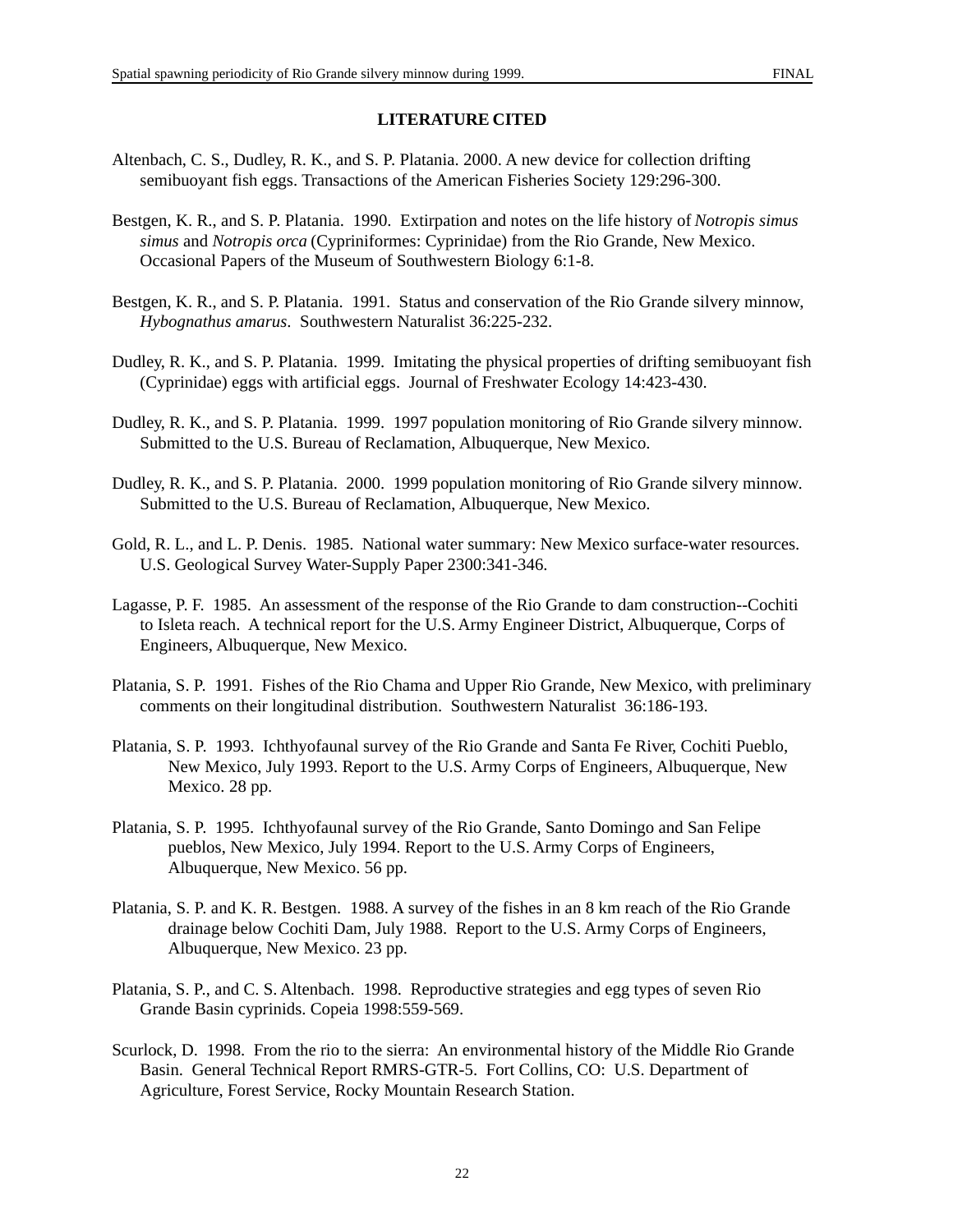- Speirs, D. C., and W. S. C. Gurney. 2001. Population persistence in rivers and estuaries. Ecology 82:1219-1237.
- U.S. Department of the Interior. 1994. Endangered and threatened wildlife and plants: final rule to list the Rio Grande silvery minnow as an endangered species. Federal Register 59: 36988- 36995.
- U. S. Fish and Wildlife Service. 1999. Rio Grande silvery minnow Recovery Plan. Albuquerque, New Mexico.
- U. S. Geological Survey. 2000. Water Resources Data, New Mexico, Water Year 2000. U. S. Geological Survey water-date report NM-00-1.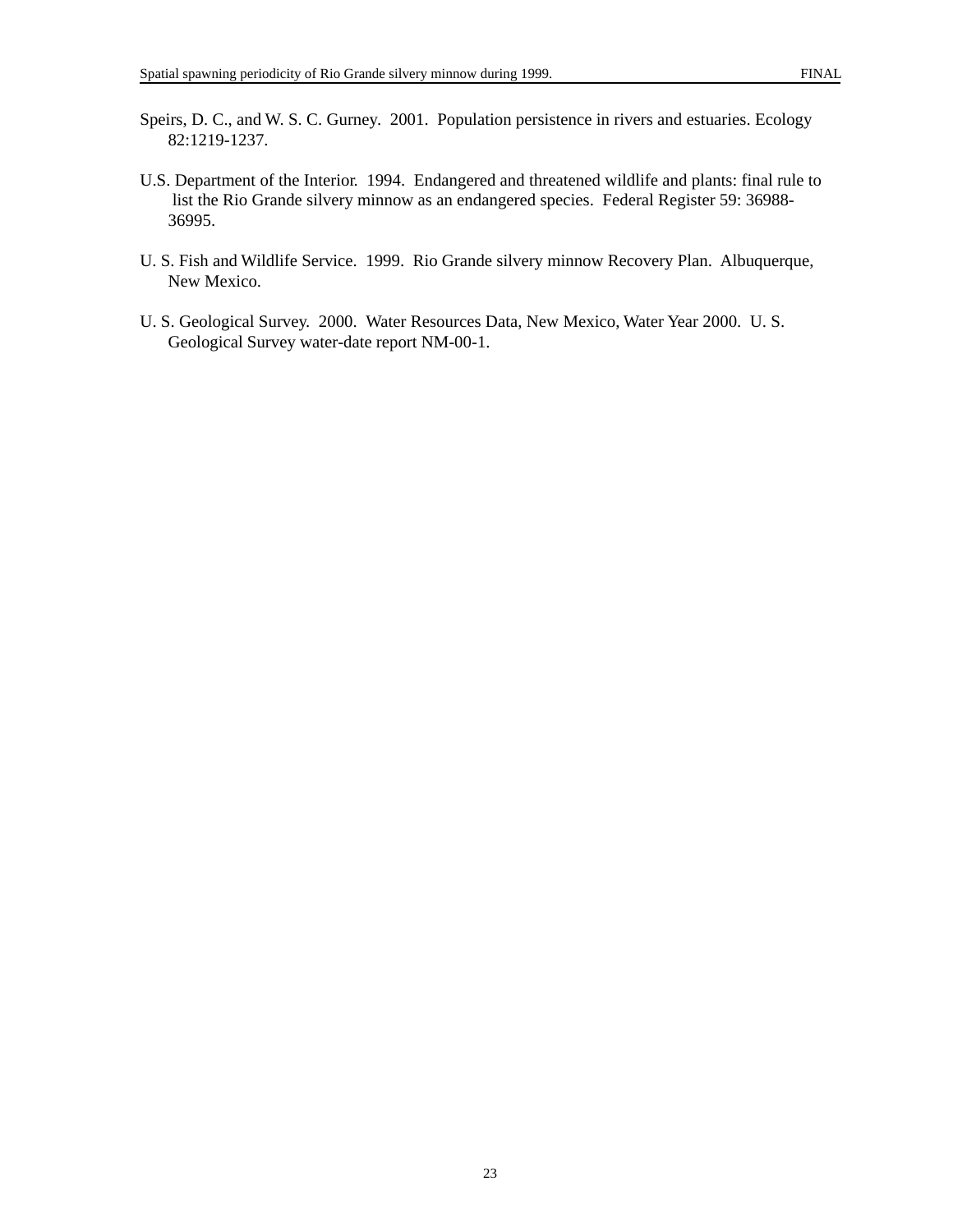| DATE                   | Bernalillo<br>Daily Mean | Bernalillo<br>Daily Min | Bernalillo<br>Daily Max | <b>DATE</b>            | Bernalillo<br>Daily Mean | Bernalillo<br>Daily Min | Bernalillo<br>Daily Max |
|------------------------|--------------------------|-------------------------|-------------------------|------------------------|--------------------------|-------------------------|-------------------------|
| 29-Mar-99              | 11.13                    | 9.32                    | 12.58                   | 16-May-99              | 14.85                    | 12.42                   | 17.29                   |
| 30-Mar-99              | 11.54                    | 10.41                   | 12.73                   | 17-May-99              | 15.18                    | 12.89                   | 17.77                   |
| 31-Mar-99              | 11.64                    | 10.26                   | 13.19                   | 18-May-99              | 15.30                    | 13.04                   | 17.45                   |
| 01-Apr-99              | 10.55                    | 9.48                    | 11.34                   | 19-May-99              | 15.81                    | 13.66                   | 18.25                   |
| 02-Apr-99              | 9.21                     | 7.47                    | 10.72                   | 20-May-99              | 15.59                    | 13.19                   | 18.09                   |
| 03-Apr-99              | 7.51                     | 6.54                    | 8.39                    | 21-May-99              | 16.13                    | 13.66                   | 18.57                   |
| 04-Apr-99              | 8.69                     | 7.78                    | 9.32                    | 22-May-99              | 16.25                    | 14.28                   | 18.25                   |
| 05-Apr-99              | 9.06                     | 6.85                    | 11.19                   | 23-May-99              | 15.96                    | 14.75                   | 17.13                   |
| 06-Apr-99              | 11.15                    | 9.32                    | 13.04                   | 24-May-99              | 15.59                    | 14.59                   | 16.66                   |
| 07-Apr-99              | 11.79                    | 10.57                   | 13.51                   | 25-May-99              | 15.94                    | 14.43                   | 17.45                   |
| 08-Apr-99              | 10.52                    | 8.86                    | 11.96                   | 26-May-99              | 15.53                    | 13.81                   | 17.45                   |
| 09-Apr-99              | 10.84                    | 9.48                    | 12.42                   | 27-May-99              | 15.96                    | 14.12                   | 18.09                   |
| 10-Apr-99              | 10.14                    | 8.24                    | 11.81                   | 28-May-99              | 15.53                    | 13.81                   | 17.61                   |
| 11-Apr-99              | 10.73                    | 8.71                    | 12.42                   | 29-May-99              | 15.53                    | 13.81                   | 17.45                   |
| 12-Apr-99              | 11.73                    | 9.79                    | 13.51                   | 30-May-99              | 16.06                    | 13.97                   | 18.25                   |
| 13-Apr-99              | 12.55                    | 11.49                   | 13.97                   | 31-May-99              | 16.15                    | 14.28                   | 18.41                   |
| 14-Apr-99              | 12.88                    | 11.34                   | 14.75                   | 01-Jun-99              | 16.31                    | 14.28                   | 18.74                   |
| 15-Apr-99              | 12.08                    | 11.03                   | 13.35                   | 02-Jun-99              | 16.05                    | 14.28                   | 17.93                   |
| 16-Apr-99              | 10.80                    | 9.17                    | 12.58                   | 03-Jun-99              | 16.37                    | 14.12                   | 18.90                   |
| 17-Apr-99              | 11.42                    | 8.71                    | 13.81                   | 04-Jun-99              | 16.06                    | 13.97                   | 18.25                   |
| 18-Apr-99              | 12.36                    | 11.19                   | 13.66                   | 05-Jun-99              | 15.77                    | 13.66                   | 17.77                   |
| 19-Apr-99              | 13.07                    | 11.03                   | 15.07                   | 06-Jun-99              | 16.75                    | 14.28                   | 19.39                   |
| 20-Apr-99              | 13.66                    | 12.11                   | 15.39                   | 07-Jun-99              | 16.99                    | 14.12                   | 19.72                   |
| 21-Apr-99              | 13.21                    | 12.42                   | 13.97                   | 08-Jun-99              | 17.14                    | 14.59                   | 19.39                   |
| 22-Apr-99              | 13.58                    | 11.34                   | 15.71                   | 09-Jun-99              | 17.51                    | 14.75                   | 20.04                   |
| 23-Apr-99              | 14.30                    | 13.04                   | 15.86                   | 10-Jun-99              | 17.71                    | 14.91                   | 20.20                   |
| 24-Apr-99              | 12.64                    | 11.49                   | 14.75                   | 11-Jun-99              | 17.87                    | 14.91                   | 20.52                   |
| 25-Apr-99              | 11.82                    | 10.57                   | 12.73                   | 12-Jun-99              | 18.08                    | 15.54                   | 20.52                   |
| 26-Apr-99              | 12.90                    | 10.88                   | 14.43                   | 13-Jun-99              | 18.45                    | 16.02                   | 20.69                   |
| 27-Apr-99              | 14.49                    | 12.11                   | 16.18                   | 14-Jun-99              | 18.39                    | 16.02                   | 20.69                   |
| 28-Apr-99              | 12.92                    | 12.11                   | 15.86                   | 15-Jun-99              | 18.75                    | 16.49                   | 20.85                   |
| 29-Apr-99              | 12.98                    | 10.88                   | 14.75                   | 16-Jun-99              | 19.17                    | 16.97                   | 21.52                   |
| 30-Apr-99              | 13.42                    | 10.88                   | 14.75                   | 17-Jun-99              | 18.46                    | 16.81                   | 19.88                   |
| 01-May-99              | 12.53                    | 11.03                   | 14.12                   | 18-Jun-99              | 19.01                    | 16.66                   | 21.52                   |
| 02-May-99              | 13.10                    | 10.57                   | 15.54                   | 19-Jun-99              | 19.11                    | 17.29                   | 21.02                   |
| 03-May-99              | 11.75                    | 11.03                   | 12.73                   | 20-Jun-99              | 19.08                    | 16.97                   | 21.02                   |
| 04-May-99              | 12.24                    | 10.57                   | 13.97                   | 21-Jun-99              | 19.64                    | 17.77                   | 21.35                   |
| 05-May-99              | 12.17                    | 10.26                   | 14.12                   | 22-Jun-99              | 19.86                    | 17.77                   | 22.18                   |
| 06-May-99              | 12.33                    | 9.94                    | 14.59                   | 23-Jun-99              | 19.75                    | 17.13                   | 22.35                   |
| 07-May-99              | 12.87                    | 9.94                    | 15.39                   | 24-Jun-99              | 20.20                    | 17.29                   | 23.02                   |
| 08-May-99              | 13.61                    | 10.57                   | 16.18                   | 25-Jun-99              | 20.54                    | 18.09                   | 22.68                   |
| 09-May-99              | 13.64                    | 11.19                   | 15.71                   | 26-Jun-99              | 20.79                    | 18.41                   | 22.85                   |
| 10-May-99              | 13.26                    | 10.10<br>11.81          | 15.71                   | 27-Jun-99              | 20.94                    | 18.41                   | 22.85                   |
| 11-May-99              | 13.60                    |                         | 15.39                   | 28-Jun-99              | 21.66                    | 18.90                   | 24.22                   |
| 12-May-99<br>13-May-99 | 14.22<br>14.43           | 11.34<br>11.65          | 16.97<br>16.81          | 29-Jun-99<br>30-Jun-99 | 21.91<br>21.54           | 19.56<br>18.57          | 23.87<br>23.70          |
| 14-May-99              | 14.62                    | 12.11                   | 16.97                   | 01-Jul-99              | 22.07                    | 19.23                   | 24.22                   |
|                        |                          |                         |                         |                        |                          |                         |                         |
| 15-May-99              | 14.80                    | 12.27                   | 17.29                   | 02-Jul-99              | 22.05                    | 20.20                   | 23.18                   |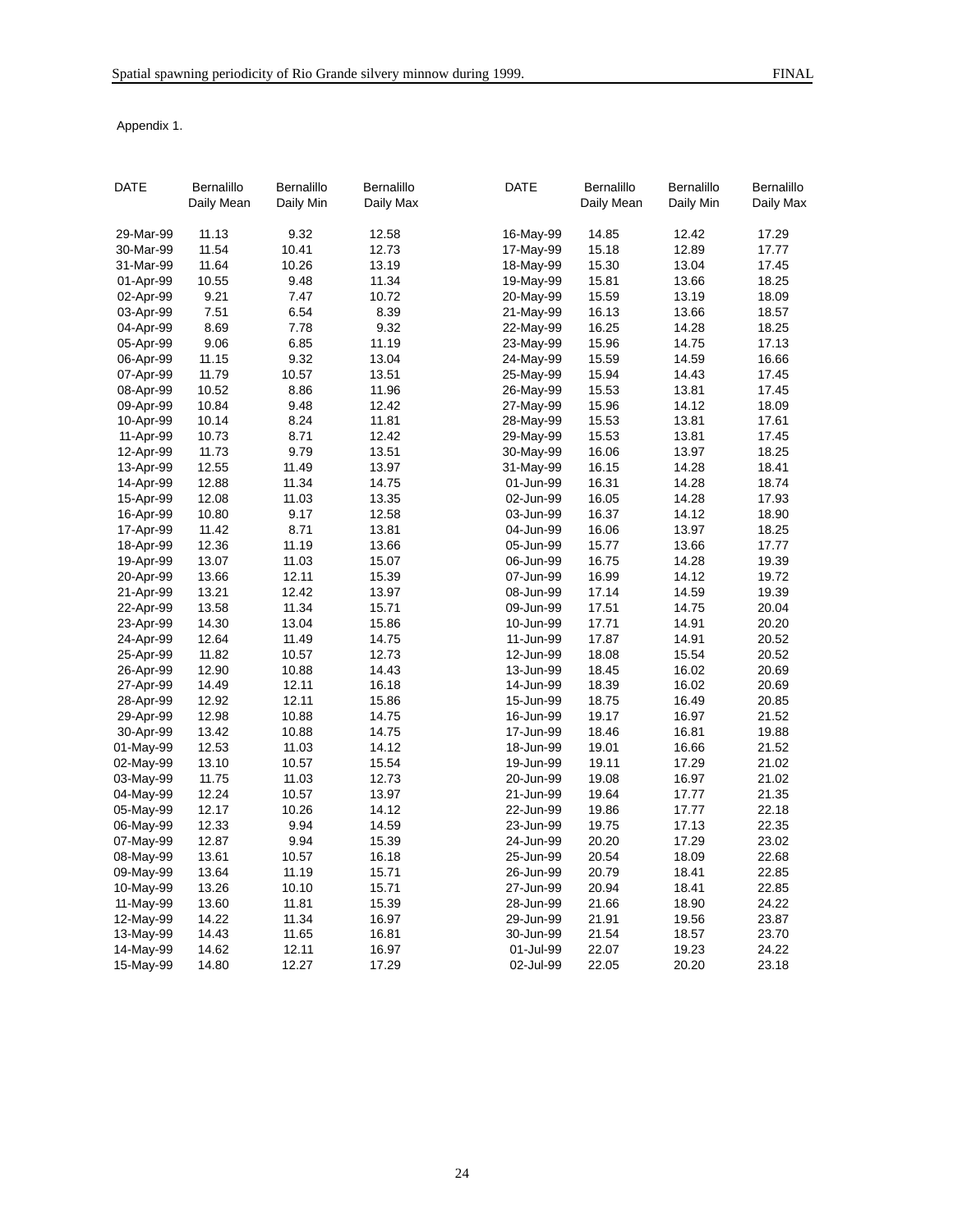| <b>DATE</b> | Albuquerque<br>Daily Mean | Albuquerque<br>Daily Min | Albuquerque<br>Daily Max | DATE      | Albuquerque<br>Daily Mean                     | Albuquerque<br>Daily Min | Albuquerque<br>Daily Max |
|-------------|---------------------------|--------------------------|--------------------------|-----------|-----------------------------------------------|--------------------------|--------------------------|
| 29-Mar-99   | 16.06                     | 12.07                    | 19.94                    | 16-May-99 | 17.14                                         | 14.54                    | 19.62                    |
| 30-Mar-99   | 16.04                     | 13.16                    | 19.14                    | 17-May-99 | 17.32                                         | 14.86                    | 19.47                    |
| 31-Mar-99   | 15.55                     | 12.38                    | 18.82                    | 18-May-99 | 17.33                                         | 15.48                    | 18.66                    |
| 1-Apr-99    | 13.25                     | 10.69                    | 15.17                    | 19-May-99 |                                               |                          |                          |
| 2-Apr-99    | 11.77                     | 10.23                    | 13.46                    | 20-May-99 |                                               |                          |                          |
| 3-Apr-99    | 10.58                     | 6.84                     | 14.08                    | 21-May-99 |                                               |                          |                          |
| 4-Apr-99    | 10.74                     | 8.54                     | 12.69                    | 22-May-99 |                                               |                          |                          |
| 5-Apr-99    | 12.00                     | 6.38                     | 16.74                    | 23-May-99 |                                               |                          |                          |
| 6-Apr-99    | 14.23                     | 9.31                     | 18.82                    | 24-May-99 | $\frac{1}{1}$                                 |                          |                          |
| 7-Apr-99    | 14.77                     | 11.14                    | 19.31                    | 25-May-99 |                                               |                          |                          |
| 8-Apr-99    | 14.37                     | 9.00                     | 18.82                    | 26-May-99 | $\qquad \qquad$                               |                          | $\qquad \qquad$          |
| 9-Apr-99    | 14.28                     | 10.69                    | 17.86                    | 27-May-99 |                                               |                          |                          |
| 10-Apr-99   | 13.55                     | 8.84                     | 18.01                    | 28-May-99 | $\frac{1}{1}$                                 |                          |                          |
| 11-Apr-99   | 14.28                     | 10.23                    | 18.33                    | 29-May-99 |                                               |                          | $\overline{\phantom{a}}$ |
| 12-Apr-99   | 15.24                     | 11.14                    | 19.47                    | 30-May-99 | $\qquad \qquad$                               |                          |                          |
| 13-Apr-99   | 16.28                     | 12.54                    | 20.10                    | 31-May-99 | $\qquad \qquad$                               |                          | $\overline{\phantom{0}}$ |
| 14-Apr-99   | 16.42                     | 12.69                    | 20.10                    | 1-Jun-99  |                                               |                          | $\frac{1}{1}$            |
| 15-Apr-99   | 15.50                     | 11.30                    | 20.10                    | 2-Jun-99  | $\frac{1}{1}$                                 |                          |                          |
| 16-Apr-99   | 14.32                     | 10.07                    | 18.66                    | 3-Jun-99  | $\qquad \qquad \overbrace{\qquad \qquad }^{}$ |                          | $\qquad \qquad -$        |
| 17-Apr-99   | 15.04                     | 9.61                     | 20.10                    | 4-Jun-99  | $\qquad \qquad$                               |                          |                          |
| 18-Apr-99   | 16.41                     | 12.07                    | 20.42                    | 5-Jun-99  |                                               |                          |                          |
| 19-Apr-99   | 17.92                     | 12.85                    | 22.91                    | 6-Jun-99  | $\qquad \qquad$                               |                          |                          |
| 20-Apr-99   | 18.49                     | 14.08                    | 22.91                    | 7-Jun-99  |                                               |                          |                          |
| 21-Apr-99   | 17.84                     | 15.17                    | 20.42                    | 8-Jun-99  | $\frac{1}{1}$                                 |                          | $\overline{\phantom{0}}$ |
| 22-Apr-99   | 17.72                     | 13.77                    | 21.75                    | 9-Jun-99  |                                               |                          |                          |
| 23-Apr-99   | 17.36                     | 13.92                    | 21.75                    | 10-Jun-99 | $\overline{\phantom{0}}$                      | $\overline{\phantom{0}}$ | $\overline{\phantom{0}}$ |
| 24-Apr-99   | 15.30                     | 11.76                    | 18.66                    | 11-Jun-99 |                                               |                          |                          |
| 25-Apr-99   | 15.82                     | 12.69                    | 18.82                    | 12-Jun-99 |                                               |                          |                          |
| 26-Apr-99   | 16.46                     | 12.38                    | 20.26                    | 13-Jun-99 |                                               |                          | $\overline{\phantom{0}}$ |
| 27-Apr-99   | 17.82                     | 13.77                    | 20.92                    | 14-Jun-99 |                                               |                          |                          |
| 28-Apr-99   | 16.59                     | 15.17                    | 18.66                    | 15-Jun-99 |                                               | $\overline{\phantom{a}}$ | $\frac{1}{1}$            |
| 29-Apr-99   | 16.02                     | 12.54                    | 19.47                    | 16-Jun-99 |                                               |                          |                          |
| 30-Apr-99   | 17.07                     | 13.77                    | 20.42                    | 17-Jun-99 | $\frac{1}{1}$                                 |                          | $\overline{\phantom{0}}$ |
| 1-May-99    | 15.13                     | 12.85                    | 16.90                    | 18-Jun-99 |                                               |                          |                          |
| 2-May-99    | 15.14                     | 11.61                    | 18.17                    | 19-Jun-99 | $\frac{1}{2}$                                 |                          |                          |
| 3-May-99    | 13.94                     | 12.38                    | 15.79                    | 20-Jun-99 |                                               |                          |                          |
| 4-May-99    | 12.56                     | 10.53                    | 13.77                    | 21-Jun-99 | $\frac{1}{1}$                                 |                          | $\frac{1}{1}$            |
| 5-May-99    | 13.31                     | 11.30                    | 15.17                    | 22-Jun-99 |                                               |                          |                          |
| 6-May-99    | 13.70                     | 11.14                    | 15.95                    | 23-Jun-99 |                                               |                          |                          |
| 7-May-99    | 15.04                     | 11.92                    | 17.69                    | 24-Jun-99 |                                               |                          |                          |
| 8-May-99    | 16.67                     | 13.16                    | 19.94                    | 25-Jun-99 | $\frac{1}{1}$                                 |                          |                          |
| 9-May-99    | 17.39                     | 14.86                    | 20.10                    | 26-Jun-99 | $\qquad \qquad$                               |                          |                          |
| 10-May-99   | 16.14                     | 13.00                    | 18.82                    | 27-Jun-99 |                                               |                          |                          |
| 11-May-99   | 15.81                     | 13.77                    | 17.53                    | 28-Jun-99 | $\frac{1}{1}$                                 | $\frac{1}{1}$            | $\overline{\phantom{0}}$ |
| 12-May-99   | 16.66                     | 13.62                    | 19.47                    | 29-Jun-99 |                                               |                          | $\overline{\phantom{0}}$ |
| 13-May-99   | 17.55                     | 15.01                    | 19.94                    | 30-Jun-99 |                                               |                          |                          |
| 14-May-99   | 17.51                     | 14.86                    | 20.10                    | 1-Jul-99  |                                               |                          |                          |
| 15-May-99   | 17.41                     | 14.86                    | 20.10                    | 2-Jul-99  |                                               |                          |                          |
|             |                           |                          |                          |           |                                               |                          |                          |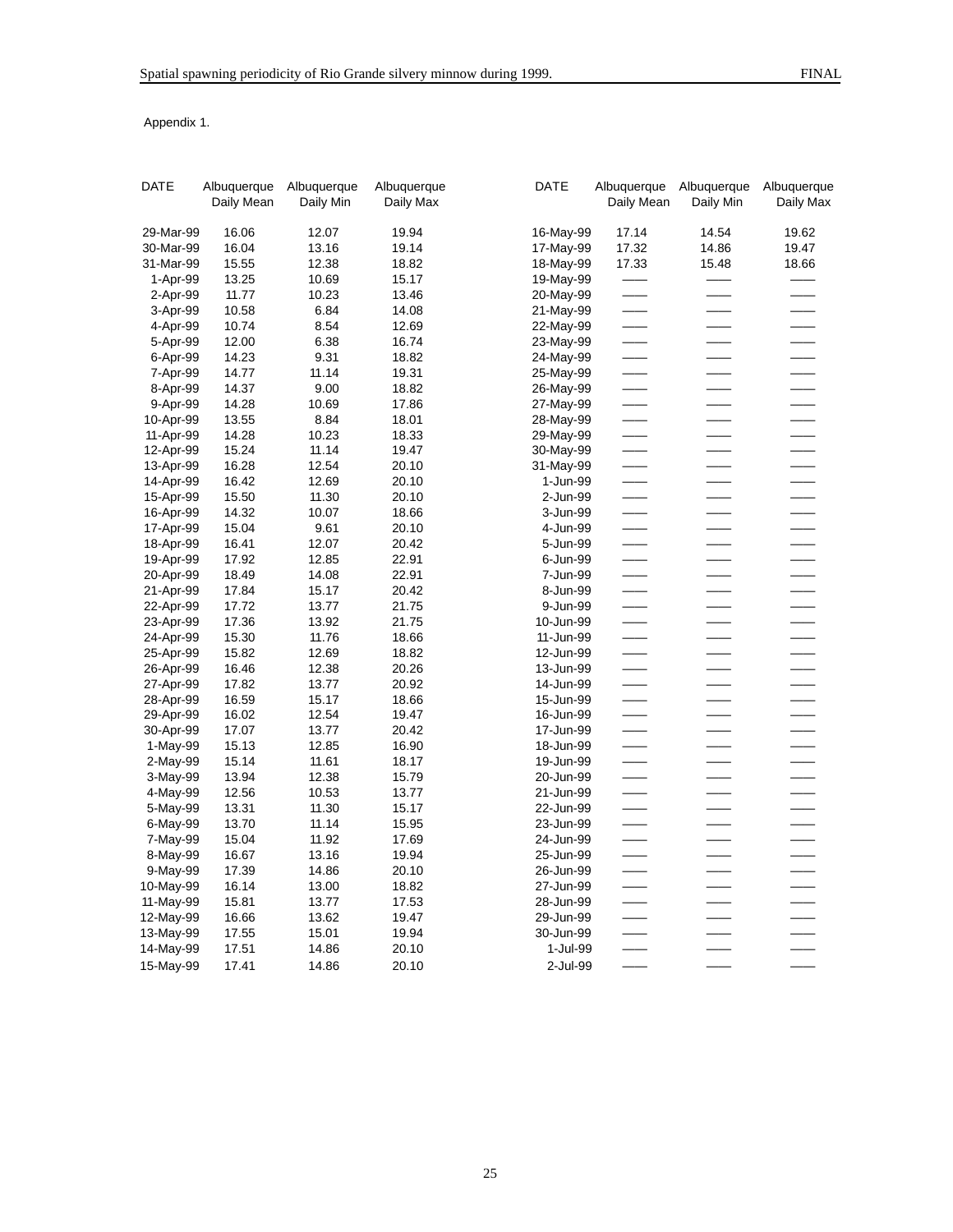| DATE      | San Acacia<br>Daily Mean | San Acacia<br>Daily Min | San Acacia<br>Daily Max | DATE      | San Acacia<br>Daily Mean | San Acacia<br>Daily Min | San Acacia<br>Daily Max |
|-----------|--------------------------|-------------------------|-------------------------|-----------|--------------------------|-------------------------|-------------------------|
|           |                          |                         |                         |           |                          |                         |                         |
| 29-Mar-99 | 15.69                    | 14.09                   | 17.09                   | 16-May-99 | 18.81                    | 17.73                   | 19.99                   |
| 30-Mar-99 | 15.26                    | 14.09                   | 16.14                   | 17-May-99 | 19.61                    | 18.22                   | 21.97                   |
| 31-Mar-99 | 14.70                    | 13.33                   | 15.67                   | 18-May-99 | 19.70                    | 17.89                   | 20.80                   |
| 1-Apr-99  | 12.49                    | 11.47                   | 14.56                   | 19-May-99 | 19.18                    | 18.06                   | 20.31                   |
| 2-Apr-99  | 10.66                    | 10.08                   | 11.78                   | 20-May-99 | 19.12                    | 17.41                   | 21.63                   |
| 3-Apr-99  | 8.64                     | 7.14                    | 9.77                    | 21-May-99 | 19.71                    | 18.54                   | 20.64                   |
| 4-Apr-99  | 10.17                    | 8.99                    | 11.62                   | 22-May-99 | 19.57                    | 18.38                   | 20.31                   |
| 5-Apr-99  | 9.63                     | 6.99                    | 12.40                   | 23-May-99 | 19.43                    | 18.70                   | 20.64                   |
| 6-Apr-99  | 12.25                    | 10.39                   | 14.09                   | 24-May-99 | 19.11                    | 18.22                   | 19.83                   |
| 7-Apr-99  | 12.79                    | 11.78                   | 13.79                   | 25-May-99 | 17.33                    | 15.98                   | 18.54                   |
| 8-Apr-99  | 12.29                    | 9.92                    | 14.56                   | 26-May-99 | 18.43                    | 16.77                   | 19.83                   |
| 9-Apr-99  | 12.93                    | 11.62                   | 13.94                   | 27-May-99 | 20.13                    | 18.06                   | 22.30                   |
| 10-Apr-99 | 12.10                    | 9.61                    | 13.94                   | 28-May-99 | 20.51                    | 19.67                   | 21.30                   |
| 11-Apr-99 | 12.89                    | 11.47                   | 13.63                   | 29-May-99 | 19.56                    | 18.70                   | 20.64                   |
| 12-Apr-99 | 12.91                    | 10.54                   | 14.72                   | 30-May-99 | 19.42                    | 18.06                   | 20.80                   |
| 13-Apr-99 | 12.57                    | 11.62                   | 13.33                   | 31-May-99 | 20.13                    | 19.67                   | 20.97                   |
| 14-Apr-99 | 14.08                    | 11.47                   | 15.98                   | 1-Jun-99  | 19.71                    | 19.02                   | 20.47                   |
| 15-Apr-99 | 14.46                    | 12.24                   | 15.98                   | 2-Jun-99  | 20.03                    | 19.83                   | 20.15                   |
| 16-Apr-99 | 13.70                    | 11.78                   | 15.03                   | 3-Jun-99  | 19.80                    | 19.34                   | 19.99                   |
| 17-Apr-99 | 13.45                    | 10.69                   | 15.35                   | 4-Jun-99  | 18.66                    | 17.41                   | 19.99                   |
| 18-Apr-99 | 15.11                    | 12.40                   | 16.93                   | 5-Jun-99  | 18.40                    | 16.62                   | 19.51                   |
| 19-Apr-99 | 16.73                    | 13.63                   | 18.86                   | 6-Jun-99  | 18.40                    | 17.09                   | 19.34                   |
| 20-Apr-99 | 17.42                    | 15.19                   | 19.02                   | 7-Jun-99  | 19.57                    | 19.34                   | 19.99                   |
| 21-Apr-99 | 16.65                    | 14.56                   | 18.86                   | 8-Jun-99  | 19.90                    | 19.67                   | 20.31                   |
| 22-Apr-99 | 15.82                    | 12.56                   | 19.02                   | 9-Jun-99  | 19.99                    | 19.51                   | 20.47                   |
| 23-Apr-99 | 16.01                    | 14.25                   | 17.73                   | 10-Jun-99 | 20.58                    | 20.47                   | 20.97                   |
| 24-Apr-99 | 14.27                    | 13.02                   | 15.35                   | 11-Jun-99 | 21.01                    | 20.64                   | 21.63                   |
| 25-Apr-99 | 13.83                    | 12.87                   | 14.88                   | 12-Jun-99 | 21.38                    | 21.13                   | 21.63                   |
| 26-Apr-99 | 15.12                    | 12.40                   | 17.73                   | 13-Jun-99 | 21.50                    | 21.30                   | 21.63                   |
| 27-Apr-99 | 17.26                    | 15.03                   | 19.67                   | 14-Jun-99 | 21.40                    | 20.64                   | 22.96                   |
| 28-Apr-99 | 16.52                    | 14.72                   | 18.86                   | 15-Jun-99 | 22.77                    | 20.80                   | 24.85                   |
| 29-Apr-99 | 14.61                    | 12.71                   | 16.30                   | 16-Jun-99 | 22.92                    | 21.47                   | 24.51                   |
| 30-Apr-99 | 15.07                    | 13.63                   | 16.46                   | 17-Jun-99 | 22.08                    | 21.30                   | 23.30                   |
| 1-May-99  | 13.51                    | 12.71                   | 14.72                   | 18-Jun-99 | 21.63                    | 20.15                   | 23.64                   |
| 2-May-99  | 14.38                    | 11.62                   | 17.25                   | 19-Jun-99 | 22.76                    | 21.30                   | 23.98                   |
| 3-May-99  | 14.98                    | 14.25                   | 16.14                   | 20-Jun-99 | 22.64                    | 21.97                   | 23.81                   |
| 4-May-99  | 12.85                    | 11.31                   | 13.79                   | 21-Jun-99 | 22.32                    | 21.47                   | 23.30                   |
| 5-May-99  | 13.02                    | 11.78                   | 14.72                   | 22-Jun-99 | 23.13                    | 22.30                   | 24.51                   |
| 6-May-99  | 14.45                    | 11.78                   | 16.46                   | 23-Jun-99 | 24.18                    | 23.13                   | 25.37                   |
| 7-May-99  | 15.43                    | 12.71                   | 17.89                   | 24-Jun-99 | 23.62                    | 23.13                   | 24.51                   |
| 8-May-99  | 17.47                    | 14.88                   | 19.99                   | 25-Jun-99 | 24.25                    | 23.64                   | 24.85                   |
| 9-May-99  | 18.23                    | 16.62                   | 19.67                   | 26-Jun-99 | 24.40                    | 24.16                   | 24.68                   |
| 10-May-99 | 17.56                    | 15.83                   | 18.38                   | 27-Jun-99 | 24.43                    | 24.16                   | 25.37                   |
| 11-May-99 | 17.32                    | 16.14                   | 18.54                   | 28-Jun-99 | 24.71                    | 24.16                   | 26.42                   |
| 12-May-99 | 17.86                    | 16.30                   | 20.47                   | 29-Jun-99 | 25.92                    | 25.37                   | 26.59                   |
| 13-May-99 | 18.53                    | 17.73                   | 19.83                   | 30-Jun-99 | 26.07                    | 25.37                   | 26.77                   |
| 14-May-99 | 19.11                    | 17.25                   | 21.13                   | 1-Jul-99  | 25.56                    | 24.33                   | 26.59                   |
| 15-May-99 | 18.87                    | 17.09                   | 20.64                   | 2-Jul-99  | 25.89                    | 25.54                   | 26.77                   |
|           |                          |                         |                         |           |                          |                         |                         |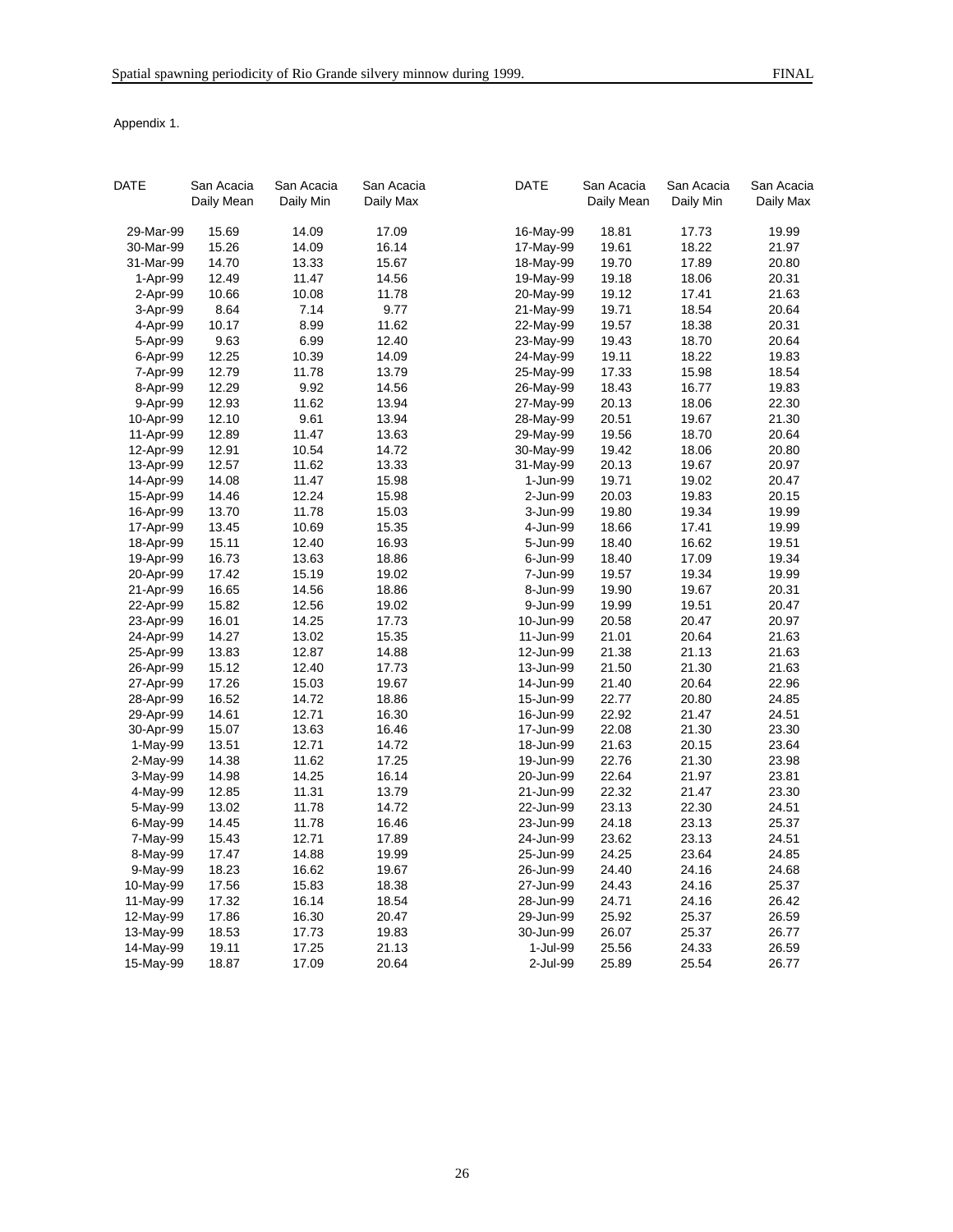| DATE      | San Antonio<br>Daily Mean | San Antonio<br>Daily Min | San Antonio<br>Daily Max | <b>DATE</b> | San Antonio<br>Daily Mean | San Antonio<br>Daily Min | San Antonio<br>Daily Max |
|-----------|---------------------------|--------------------------|--------------------------|-------------|---------------------------|--------------------------|--------------------------|
| 29-Mar-99 | 15.70                     | 11.47                    | 19.84                    | 16-May-99   | 19.18                     | 17.42                    | 21.31                    |
| 30-Mar-99 | 14.63                     | 11.94                    | 17.90                    | 17-May-99   | 19.96                     | 16.31                    | 23.14                    |
| 31-Mar-99 | 14.26                     | 9.92                     | 19.03                    | 18-May-99   | 20.36                     | 17.58                    | 22.81                    |
| 1-Apr-99  | 12.42                     | 9.31                     | 16.62                    | 19-May-99   | 19.82                     | 18.06                    | 21.64                    |
| 2-Apr-99  | 9.96                      | 7.46                     | 12.56                    | 20-May-99   | 19.01                     | 17.74                    | 20.81                    |
| 3-Apr-99  | 9.40                      | 5.13                     | 13.49                    | 21-May-99   | 21.02                     | 19.68                    | 22.81                    |
| 4-Apr-99  | 9.88                      | 7.77                     | 12.56                    | 22-May-99   | 20.25                     | 18.22                    | 22.48                    |
| 5-Apr-99  | 10.07                     | 4.82                     | 15.21                    | 23-May-99   | 19.92                     | 18.54                    | 20.98                    |
| 6-Apr-99  | 12.10                     | 7.92                     | 16.62                    | 24-May-99   | 19.81                     | 18.54                    | 21.64                    |
| 7-Apr-99  | 12.14                     | 9.46                     | 16.31                    | 25-May-99   | 18.20                     | 17.10                    | 19.52                    |
| 8-Apr-99  | 11.67                     | 6.37                     | 17.26                    | 26-May-99   | 18.31                     | 16.31                    | 20.00                    |
| 9-Apr-99  | 12.33                     | 7.92                     | 17.74                    | 27-May-99   | 19.71                     | 17.58                    | 21.81                    |
| 10-Apr-99 | 10.98                     | 4.50                     | 17.58                    | 28-May-99   | 20.88                     | 19.36                    | 22.48                    |
| 11-Apr-99 | 11.65                     | 7.15                     | 16.62                    | 29-May-99   | 19.77                     | 18.38                    | 21.81                    |
| 12-Apr-99 | 13.12                     | 8.07                     | 18.54                    | 30-May-99   | 19.79                     | 17.90                    | 21.98                    |
| 13-Apr-99 | 12.38                     | 8.99                     | 16.62                    | 31-May-99   | 20.47                     | 19.03                    | 22.31                    |
| 14-Apr-99 | 13.49                     | 8.53                     | 19.68                    | 01-Jun-99   | 20.28                     | 18.22                    | 22.64                    |
| 15-Apr-99 | 14.40                     | 8.23                     | 21.31                    | 02-Jun-99   | 19.86                     | 18.87                    | 21.48                    |
| 16-Apr-99 | 13.41                     | 8.84                     | 19.52                    | 03-Jun-99   | 19.24                     | 17.74                    | 21.48                    |
| 17-Apr-99 | 13.17                     | 6.84                     | 19.36                    | 04-Jun-99   | 17.92                     | 16.62                    | 19.52                    |
| 18-Apr-99 | 14.93                     | 8.69                     | 21.64                    | 05-Jun-99   | 18.16                     | 15.84                    | 20.65                    |
| 19-Apr-99 | 17.02                     | 9.92                     | 24.52                    | 06-Jun-99   | 19.31                     | 16.62                    | 22.31                    |
| 20-Apr-99 | 18.16                     | 12.25                    | 24.34                    | 07-Jun-99   | 20.07                     | 17.42                    | 22.81                    |
| 21-Apr-99 | 18.20                     | 14.42                    | 23.14                    | 08-Jun-99   | 20.59                     | 18.38                    | 23.48                    |
| 22-Apr-99 | 17.37                     | 12.56                    | 22.98                    | 09-Jun-99   | 20.91                     | 17.90                    | 24.00                    |
| 23-Apr-99 | 16.05                     | 11.32                    | 21.81                    | 10-Jun-99   | 21.43                     | 18.38                    | 24.69                    |
| 24-Apr-99 | 14.67                     | 12.87                    | 16.62                    | 11-Jun-99   | 21.75                     | 18.38                    | 25.21                    |
| 25-Apr-99 | 14.14                     | 11.94                    | 16.15                    | 12-Jun-99   | 22.81                     | 19.03                    | 26.78                    |
| 26-Apr-99 | 14.38                     | 10.39                    | 18.38                    | 13-Jun-99   | 21.91                     | 19.84                    | 24.52                    |
| 27-Apr-99 | 16.98                     | 13.34                    | 20.48                    | 14-Jun-99   | 22.33                     | 18.87                    | 25.90                    |
| 28-Apr-99 | 16.67                     | 15.84                    | 18.71                    | 15-Jun-99   | 22.72                     | 19.68                    | 26.25                    |
| 29-Apr-99 | 14.73                     | 14.26                    | 15.68                    | 16-Jun-99   | 23.62                     | 20.81                    | 27.13                    |
| 30-Apr-99 | 14.51                     | 14.26                    | 14.89                    | 17-Jun-99   | 22.02                     | 20.65                    | 23.66                    |
| 1-May-99  | 14.35                     | 14.11                    | 14.73                    | 18-Jun-99   | 22.05                     | 19.52                    | 24.86                    |
| 2-May-99  | 13.49                     | 13.18                    | 14.11                    | 19-Jun-99   | 23.00                     | 20.65                    | 25.56                    |
| 3-May-99  | 14.65                     | 14.26                    | 14.89                    | 20-Jun-99   | 23.09                     | 20.98                    | 25.73                    |
| 4-May-99  | 13.94                     | 13.34                    | 14.57                    | 21-Jun-99   | 22.77                     | 21.14                    | 25.03                    |
| 5-May-99  | 14.11                     | 13.03                    | 14.73                    | 22-Jun-99   | 23.78                     | 20.98                    | 26.78                    |
| 6-May-99  | 14.55                     | 12.56                    | 16.94                    | 23-Jun-99   | 23.97                     | 21.64                    | 26.96                    |
| 7-May-99  | 15.72                     | 12.41                    | 19.19                    | 24-Jun-99   | 24.35                     | 22.14                    | 26.96                    |
| 8-May-99  | 17.66                     | 13.95                    | 21.31                    | 25-Jun-99   | 24.37                     | 22.81                    | 26.08                    |
| 9-May-99  | 17.80                     | 14.89                    | 20.65                    | 26-Jun-99   | 25.37                     | 23.14                    | 27.49                    |
| 10-May-99 | 18.33                     | 16.47                    | 20.98                    | 27-Jun-99   | 25.20                     | 22.64                    | 27.49                    |
| 11-May-99 | 18.00                     | 15.21                    | 20.65                    | 28-Jun-99   | 26.27                     | 23.32                    | 29.68                    |
| 12-May-99 | 18.45                     | 14.57                    | 21.98                    | 29-Jun-99   | 27.05                     | 24.00                    | 30.61                    |
| 13-May-99 | 18.89                     | 15.84                    | 21.31                    | 30-Jun-99   | 26.41                     | 23.14                    | 29.31                    |
| 14-May-99 | 19.62                     | 16.62                    | 22.48                    | 01-Jul-99   | 26.29                     | 23.14                    | 29.13                    |
| 15-May-99 | 19.29                     | 17.26                    | 21.48                    | 02-Jul-99   | 27.26                     | 24.52                    | 30.61                    |